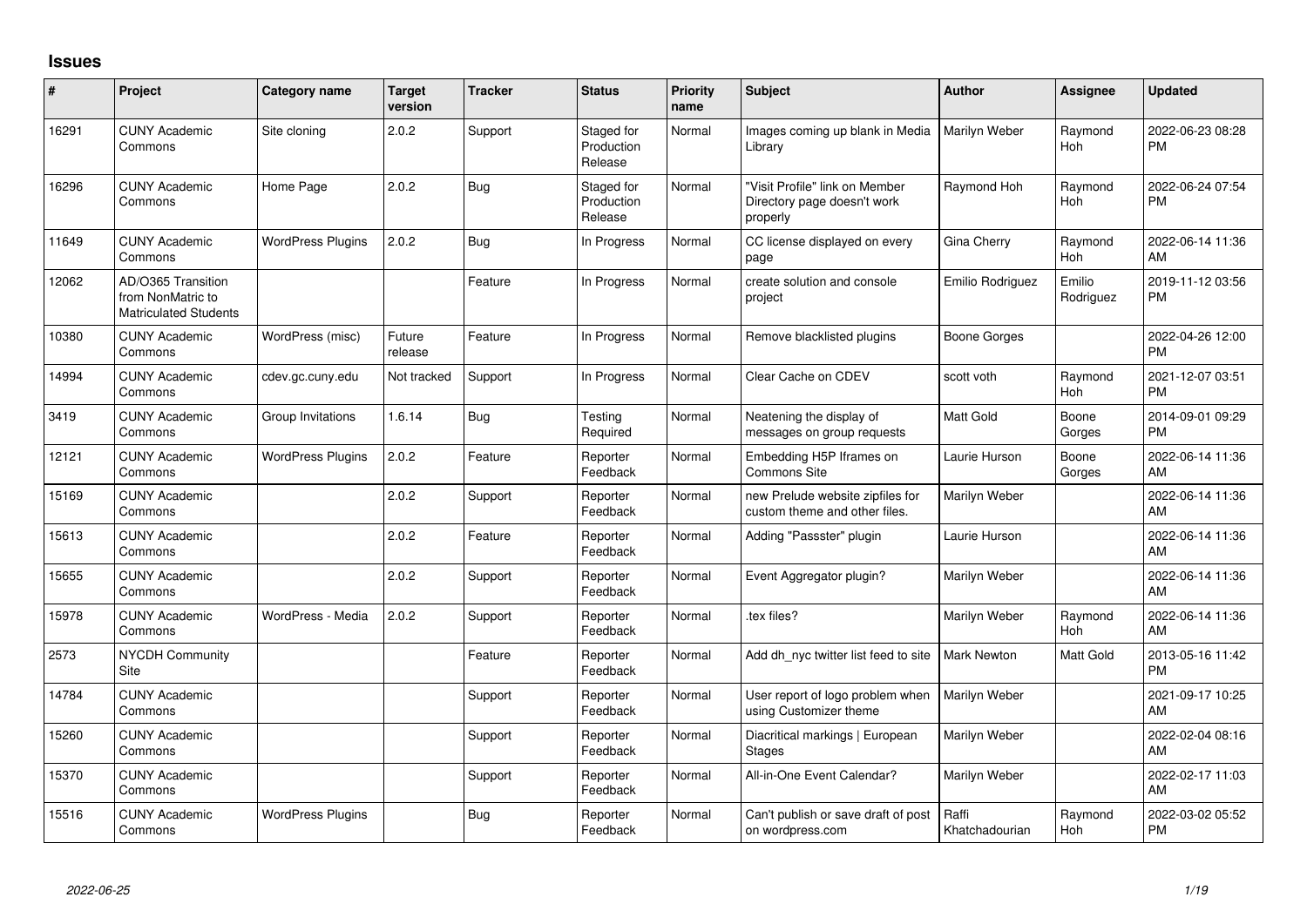| #     | Project                         | <b>Category name</b>       | <b>Target</b><br>version | <b>Tracker</b> | <b>Status</b>        | <b>Priority</b><br>name | <b>Subject</b>                                                                                  | <b>Author</b>           | <b>Assignee</b>     | <b>Updated</b>                |
|-------|---------------------------------|----------------------------|--------------------------|----------------|----------------------|-------------------------|-------------------------------------------------------------------------------------------------|-------------------------|---------------------|-------------------------------|
| 16099 | <b>CUNY Academic</b><br>Commons |                            |                          | Support        | Reporter<br>Feedback | Normal                  | request for Newsletter Glue                                                                     | Marilyn Weber           |                     | 2022-05-13 12:14<br>PM        |
| 16110 | <b>CUNY Academic</b><br>Commons |                            |                          | Support        | Reporter<br>Feedback | Normal                  | remove Creative Commons<br>license from pages?                                                  | Marilyn Weber           | Raymond<br>Hoh      | 2022-05-17 06:11<br>PM        |
| 16245 | <b>CUNY Academic</b><br>Commons | WordPress (misc)           |                          | <b>Bug</b>     | Reporter<br>Feedback | Normal                  | Save Button missing on<br>WordPress Profile page                                                | scott voth              | Raymond<br>Hoh      | 2022-06-16 03:09<br>PM        |
| 16290 | <b>CUNY Academic</b><br>Commons |                            |                          | Feature        | Reporter<br>Feedback | Normal                  | Add Table Of Contents Block<br>plug-in                                                          | Raffi<br>Khatchadourian |                     | 2022-06-24 10:26<br>AM        |
| 1456  | <b>CUNY Academic</b><br>Commons | Group Invitations          | Future<br>release        | Feature        | Reporter<br>Feedback | Low                     | Invite to Group Button from Profile<br>Field                                                    | <b>Matt Gold</b>        | Samantha<br>Raddatz | 2015-11-09 05:59<br>PM        |
| 6014  | <b>CUNY Academic</b><br>Commons | Publicity                  | Future<br>release        | Publicity      | Reporter<br>Feedback | Normal                  | Google search listing                                                                           | Matt Gold               | Boone<br>Gorges     | 2016-09-21 03:48<br><b>PM</b> |
| 5826  | <b>CUNY Academic</b><br>Commons | <b>WordPress Plugins</b>   | Future<br>release        | Support        | Reporter<br>Feedback | Normal                  | <b>Remove Subscription Options</b><br>plugin from directory                                     | Sarah Morgano           | Sarah<br>Morgano    | 2016-10-21 04:14<br><b>PM</b> |
| 6356  | <b>CUNY Academic</b><br>Commons | <b>WordPress Plugins</b>   | Future<br>release        | Bug            | Reporter<br>Feedback | Low                     | Should Subscribe2 be<br>deprecated?                                                             | Luke Waltzer            |                     | 2017-03-20 12:20<br><b>PM</b> |
| 8675  | <b>CUNY Academic</b><br>Commons | User Onboarding            | Future<br>release        | <b>Bug</b>     | Reporter<br>Feedback | Low                     | Add new User search screen calls<br>for the input of email address but<br>doesn't work with one | Paul Hebert             | Boone<br>Gorges     | 2017-10-11 11:17<br>AM        |
| 9211  | <b>CUNY Academic</b><br>Commons | <b>WordPress Plugins</b>   | Future<br>release        | Support        | Reporter<br>Feedback | Normal                  | Auto-Role Setting in Forum Plugin<br><b>Causing Some Confusion</b>                              | Luke Waltzer            | Boone<br>Gorges     | 2018-03-13 11:44<br>AM        |
| 9207  | <b>CUNY Academic</b><br>Commons |                            | Future<br>release        | Support        | Reporter<br>Feedback | Normal                  | display dashboards made in<br>Tableau?                                                          | Marilyn Weber           | Boone<br>Gorges     | 2018-04-10 10:42<br>AM        |
| 9947  | <b>CUNY Academic</b><br>Commons | <b>WordPress Plugins</b>   | Future<br>release        | Feature        | Reporter<br>Feedback | Normal                  | Install H5P quiz plugin                                                                         | Matt Gold               | Boone<br>Gorges     | 2018-09-11 11:01<br>AM        |
| 9289  | <b>CUNY Academic</b><br>Commons | <b>WordPress Plugins</b>   | Future<br>release        | Bug            | Reporter<br>Feedback | Normal                  | <b>Email Users Plugin</b>                                                                       | Laurie Hurson           | Boone<br>Gorges     | 2018-10-24 12:34<br><b>PM</b> |
| 11131 | <b>CUNY Academic</b><br>Commons |                            | Future<br>release        | Feature        | Reporter<br>Feedback | Normal                  | <b>Image Annotation Plugins</b>                                                                 | Laurie Hurson           |                     | 2019-02-26 11:33<br>AM        |
| 1544  | <b>CUNY Academic</b><br>Commons | Groups (misc)              | Future<br>release        | Feature        | Reporter<br>Feedback | Normal                  | Group Filtering and Sorting                                                                     | Matt Gold               | <b>Chris Stein</b>  | 2019-03-01 02:25<br>PM        |
| 11788 | <b>CUNY Academic</b><br>Commons | <b>WordPress Plugins</b>   | Future<br>release        | Support        | Reporter<br>Feedback | Normal                  | Plugin Request - Browse Aloud                                                                   | scott voth              |                     | 2019-09-24 08:42<br>AM        |
| 11945 | <b>CUNY Academic</b><br>Commons | Reckoning                  | Future<br>release        | Feature        | Reporter<br>Feedback | Normal                  | Add Comments bubble to<br>Reckoning views                                                       | <b>Boone Gorges</b>     | Boone<br>Gorges     | 2019-11-12 05:14<br><b>PM</b> |
| 11971 | <b>CUNY Academic</b><br>Commons | <b>Email Notifications</b> | Future<br>release        | Bug            | Reporter<br>Feedback | Low                     | Pictures obscured in emailed post<br>notifications                                              | <b>Marilyn Weber</b>    | Raymond<br>Hoh      | 2019-11-21 01:14<br>PМ        |
| 12446 | <b>CUNY Academic</b><br>Commons | Groups (misc)              | Future<br>release        | Feature        | Reporter<br>Feedback | Normal                  | Toggle default site to group forum<br>posting                                                   | Laurie Hurson           | Laurie Hurson       | 2020-03-10 11:57<br>AM        |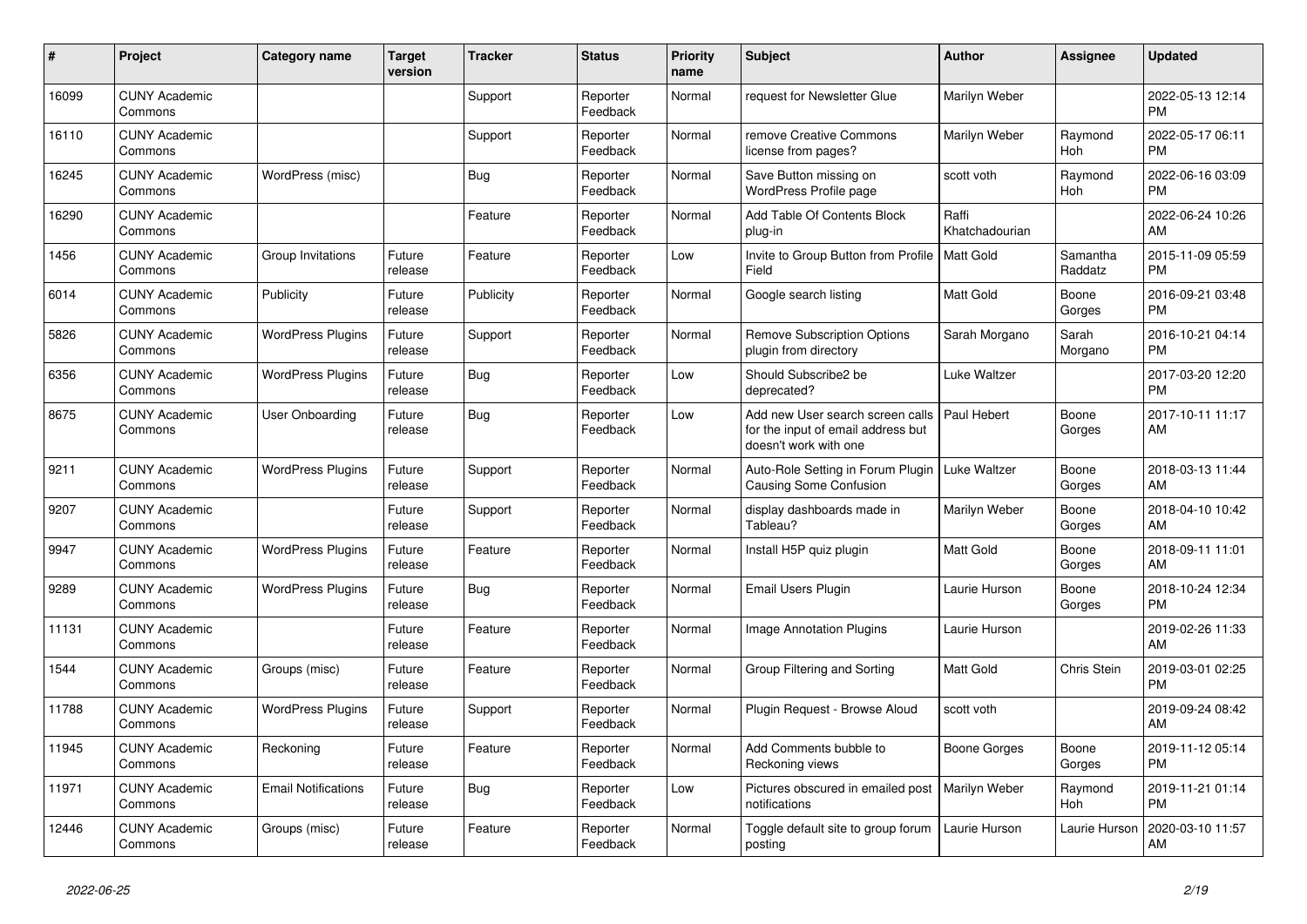| #     | Project                         | <b>Category name</b>       | Target<br>version | <b>Tracker</b> | <b>Status</b>        | <b>Priority</b><br>name | <b>Subject</b>                                                    | <b>Author</b>           | <b>Assignee</b>     | <b>Updated</b>                |
|-------|---------------------------------|----------------------------|-------------------|----------------|----------------------|-------------------------|-------------------------------------------------------------------|-------------------------|---------------------|-------------------------------|
| 7115  | <b>CUNY Academic</b><br>Commons | Groups (misc)              | Future<br>release | Feature        | Reporter<br>Feedback | Normal                  | make licensing info clear during<br>group creation                | <b>Matt Gold</b>        | Raymond<br>Hoh      | 2020-12-08 11:32<br>AM        |
| 5317  | <b>CUNY Academic</b><br>Commons | Group Blogs                | Not tracked       | Bug            | Reporter<br>Feedback | Normal                  | Notifications of New Post Didn't<br>Come                          | Luke Waltzer            | Samantha<br>Raddatz | 2016-03-21 10:41<br><b>PM</b> |
| 6644  | <b>CUNY Academic</b><br>Commons |                            | Not tracked       | <b>Bug</b>     | Reporter<br>Feedback | High                    | White Screen at Login Pge                                         | Luke Waltzer            | Raymond<br>Hoh      | 2016-11-21 10:34<br><b>PM</b> |
| 9515  | <b>CUNY Academic</b><br>Commons | <b>WordPress Plugins</b>   | Not tracked       | <b>Bug</b>     | Reporter<br>Feedback | Normal                  | Text to Speech plugin - "More<br>Slowly" checkbox not working     | scott voth              | Boone<br>Gorges     | 2018-06-13 02:26<br><b>PM</b> |
| 10040 | <b>CUNY Academic</b><br>Commons | WordPress (misc)           | Not tracked       | <b>Bug</b>     | Reporter<br>Feedback | Normal                  | User doesn't see full list of themes                              | <b>Matt Gold</b>        | Boone<br>Gorges     | 2018-07-25 10:12<br>AM        |
| 9979  | <b>CUNY Academic</b><br>Commons | <b>Email Notifications</b> | Not tracked       | <b>Bug</b>     | Reporter<br>Feedback | Normal                  | Reports of slow email activation<br>emails                        | Matt Gold               | Boone<br>Gorges     | 2018-08-29 09:40<br><b>PM</b> |
| 10262 | <b>CUNY Academic</b><br>Commons |                            | Not tracked       | <b>Bug</b>     | Reporter<br>Feedback | Normal                  | Newsletter Plugin: Broken Image<br>at Bottom of All Newsletters   | Mark Webb               | Raymond<br>Hoh      | 2018-08-30 05:17<br><b>PM</b> |
| 10657 | <b>CUNY Academic</b><br>Commons |                            | Not tracked       | Support        | Reporter<br>Feedback | Normal                  | child theme problems                                              | Marilyn Weber           |                     | 2018-11-08 01:19<br><b>PM</b> |
| 10769 | <b>CUNY Academic</b><br>Commons | <b>WordPress Themes</b>    | Not tracked       | <b>Bug</b>     | Reporter<br>Feedback | Normal                  | 2011 Theme Sidebar                                                | Mark Webb               |                     | 2018-12-04 04:09<br><b>PM</b> |
| 10982 | <b>CUNY Academic</b><br>Commons | Domain Mapping             | Not tracked       | Support        | Reporter<br>Feedback | Normal                  | <b>CNAME</b> question                                             | scott voth              |                     | 2019-01-22 04:29<br><b>PM</b> |
| 11077 | <b>CUNY Academic</b><br>Commons | Events                     | Not tracked       | Feature        | Reporter<br>Feedback | Normal                  | Show event category description<br>in event list view             | Raffi<br>Khatchadourian |                     | 2019-02-12 10:38<br><b>PM</b> |
| 11120 | <b>CUNY Academic</b><br>Commons | <b>WordPress Plugins</b>   | Not tracked       | <b>Bug</b>     | Reporter<br>Feedback | Normal                  | Events Manager Events Not<br>Showing Up                           | Mark Webb               |                     | 2019-02-27 04:10<br><b>PM</b> |
| 11149 | <b>CUNY Academic</b><br>Commons |                            | Not tracked       | Support        | Reporter<br>Feedback | Normal                  | comments getting blocked                                          | Marilyn Weber           | Raymond<br>Hoh      | 2019-03-26 11:40<br>AM        |
| 11449 | <b>CUNY Academic</b><br>Commons | WordPress - Media          | Not tracked       | Support        | Reporter<br>Feedback | Normal                  | Cloning Media Library for JITP<br>from Staging to Production Site | Patrick DeDauw          | Boone<br>Gorges     | 2019-05-13 12:00<br><b>PM</b> |
| 11386 | <b>CUNY Academic</b><br>Commons | WordPress - Media          | Not tracked       | Support        | Reporter<br>Feedback | Normal                  | disappearing images                                               | scott voth              | Boone<br>Gorges     | 2019-05-14 10:32<br>AM        |
| 11415 | <b>CUNY Academic</b><br>Commons | <b>WordPress Plugins</b>   | Not tracked       | <b>Bug</b>     | Reporter<br>Feedback | Normal                  | Blog Subscriptions in Jetpack                                     | Laurie Hurson           |                     | 2019-05-14 10:34<br>AM        |
| 11509 | <b>CUNY Academic</b><br>Commons |                            | Not tracked       | Support        | Reporter<br>Feedback | Normal                  | deleted Page causing a Menu<br>problem?                           | Marilyn Weber           |                     | 2019-06-04 09:54<br>AM        |
| 11556 | <b>CUNY Academic</b><br>Commons | Courses                    | Not tracked       | Bug            | Reporter<br>Feedback | Normal                  | Instructor name given in course<br>listing                        | Tom Harbison            |                     | 2019-06-25 04:12<br><b>PM</b> |
| 11493 | <b>CUNY Academic</b><br>Commons | Domain Mapping             | Not tracked       | Support        | Reporter<br>Feedback | Normal                  | Domain Mapping Request - Talia<br>Schaffer                        | scott voth              | Matt Gold           | 2019-08-06 08:39<br>AM        |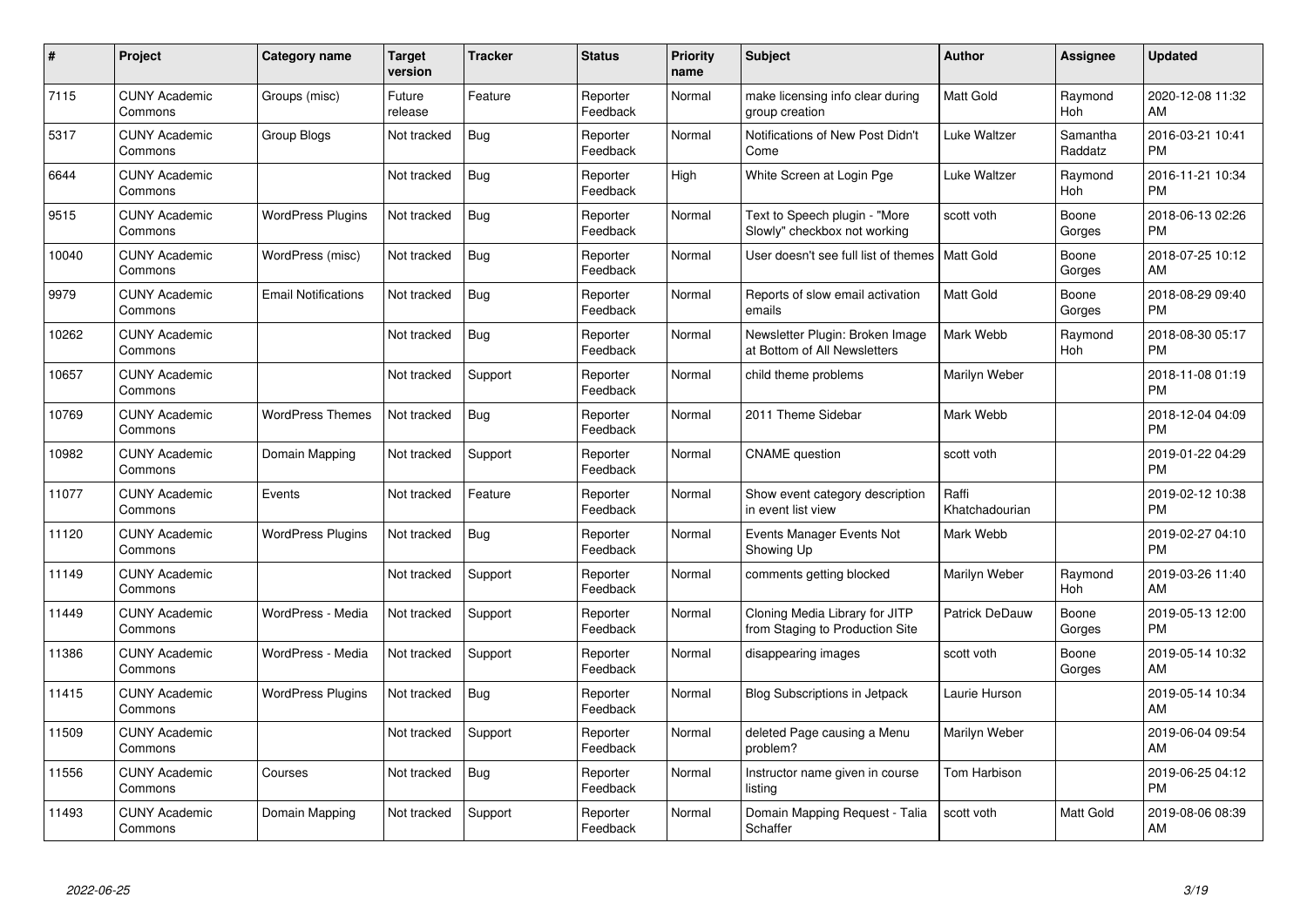| ∦     | Project                         | <b>Category name</b>      | <b>Target</b><br>version | <b>Tracker</b> | <b>Status</b>        | <b>Priority</b><br>name | <b>Subject</b>                                                                                | <b>Author</b>        | <b>Assignee</b> | <b>Updated</b>                |
|-------|---------------------------------|---------------------------|--------------------------|----------------|----------------------|-------------------------|-----------------------------------------------------------------------------------------------|----------------------|-----------------|-------------------------------|
| 11771 | <b>CUNY Academic</b><br>Commons |                           | Not tracked              | Support        | Reporter<br>Feedback | Normal                  | post displays in sections                                                                     | Marilyn Weber        |                 | 2019-08-20 10:34<br>AM        |
| 11787 | <b>CUNY Academic</b><br>Commons |                           | Not tracked              | Support        | Reporter<br>Feedback | Normal                  | automated comments notifications   Marilyn Weber<br>on ZenDesk                                |                      |                 | 2019-08-26 06:18<br><b>PM</b> |
| 10678 | <b>CUNY Academic</b><br>Commons |                           | Not tracked              | <b>Bug</b>     | Reporter<br>Feedback | Hiah                    | Newsletter Plugin Not Sending<br><b>Out Newsletters</b>                                       | Mark Webb            | Boone<br>Gorges | 2019-09-16 09:38<br><b>PM</b> |
| 10273 | <b>CUNY Academic</b><br>Commons | Registration              | Not tracked              | Support        | Reporter<br>Feedback | Normal                  | users combining CF and campus<br>address                                                      | Marilyn Weber        |                 | 2019-09-18 10:58<br>AM        |
| 12004 | <b>CUNY Academic</b><br>Commons |                           | Not tracked              | Support        | Reporter<br>Feedback | Normal                  | Notifications for spam blog<br>comments                                                       | Gina Cherry          | Raymond<br>Hoh  | 2019-11-01 12:05<br><b>PM</b> |
| 12198 | <b>CUNY Academic</b><br>Commons |                           | Not tracked              | <b>Bug</b>     | Reporter<br>Feedback | Normal                  | Duplicate listing in My Sites                                                                 | Tom Harbison         |                 | 2019-12-09 05:50<br><b>PM</b> |
| 12350 | <b>CUNY Academic</b><br>Commons | <b>Blogs (BuddyPress)</b> | Not tracked              | Support        | Reporter<br>Feedback | Normal                  | URL creation problem                                                                          | Marilyn Weber        |                 | 2020-02-03 11:27<br>AM        |
| 12360 | <b>CUNY Academic</b><br>Commons | <b>WordPress Themes</b>   | Not tracked              | <b>Bug</b>     | Reporter<br>Feedback | Normal                  | site just says "DANTE We are<br>currently in maintenance mode,<br>please check back shortly." | Marilyn Weber        |                 | 2020-02-04 12:13<br><b>PM</b> |
| 12484 | <b>CUNY Academic</b><br>Commons |                           | Not tracked              | Support        | Reporter<br>Feedback | Normal                  | Sign up Code for COIL Course<br>starting in March                                             | Laurie Hurson        | Matt Gold       | 2020-03-02 02:26<br><b>PM</b> |
| 12741 | <b>CUNY Academic</b><br>Commons | <b>WordPress Plugins</b>  | Not tracked              | Support        | Reporter<br>Feedback | Normal                  | Tableau Public Viz Block                                                                      | Marilyn Weber        | Raymond<br>Hoh  | 2020-05-12 11:00<br>AM        |
| 13034 | <b>CUNY Academic</b><br>Commons |                           | Not tracked              | Support        | Reporter<br>Feedback | Normal                  | a site is asking people to join the<br>Commons to get a download                              | Marilyn Weber        |                 | 2020-07-12 07:23<br>AM        |
| 13255 | <b>CUNY Academic</b><br>Commons |                           | Not tracked              | Support        | Reporter<br>Feedback | Normal                  | Accessibility problems                                                                        | Marilyn Weber        |                 | 2020-09-01 05:48<br><b>PM</b> |
| 13328 | <b>CUNY Academic</b><br>Commons | Group Forums              | Not tracked              | Bug            | Reporter<br>Feedback | Normal                  | cross-posting in two related<br>groups                                                        | Marilyn Weber        | Raymond<br>Hoh  | 2020-09-15 10:39<br><b>PM</b> |
| 13975 | <b>CUNY Academic</b><br>Commons | Social Paper              | Not tracked              | Support        | Reporter<br>Feedback | Normal                  | can't approve comments on<br>Social Paper paper                                               | Marilyn Weber        |                 | 2021-02-12 09:33<br>AM        |
| 14074 | <b>CUNY Academic</b><br>Commons | WordPress (misc)          | Not tracked              | Support        | Reporter<br>Feedback | Normal                  | page password protection<br>problem                                                           | Marilyn Weber        |                 | 2021-03-02 11:03<br>AM        |
| 14398 | <b>CUNY Academic</b><br>Commons |                           | Not tracked              | Support        | Reporter<br>Feedback | Normal                  | Events plug-in notification<br>problem                                                        | Marilyn Weber        |                 | 2021-05-11 11:21<br>AM        |
| 14483 | <b>CUNY Academic</b><br>Commons | WordPress - Media         | Not tracked              | <b>Bug</b>     | Reporter<br>Feedback | Normal                  | <b>Wordpress PDF Embed Stopped</b><br>Working after JITP Media Clone                          | Patrick DeDauw       | Boone<br>Gorges | 2021-05-20 01:51<br><b>PM</b> |
| 14538 | <b>CUNY Academic</b><br>Commons |                           | Not tracked              | Support        | Reporter<br>Feedback | Normal                  | <b>Weebly To Commons</b>                                                                      | Laurie Hurson        |                 | 2021-09-14 10:47<br>AM        |
| 14629 | <b>CUNY Academic</b><br>Commons |                           | Not tracked              | Bug            | Reporter<br>Feedback | Normal                  | Possible Post Order Bug?                                                                      | <b>Syelle Graves</b> |                 | 2021-09-14 10:47<br>AM        |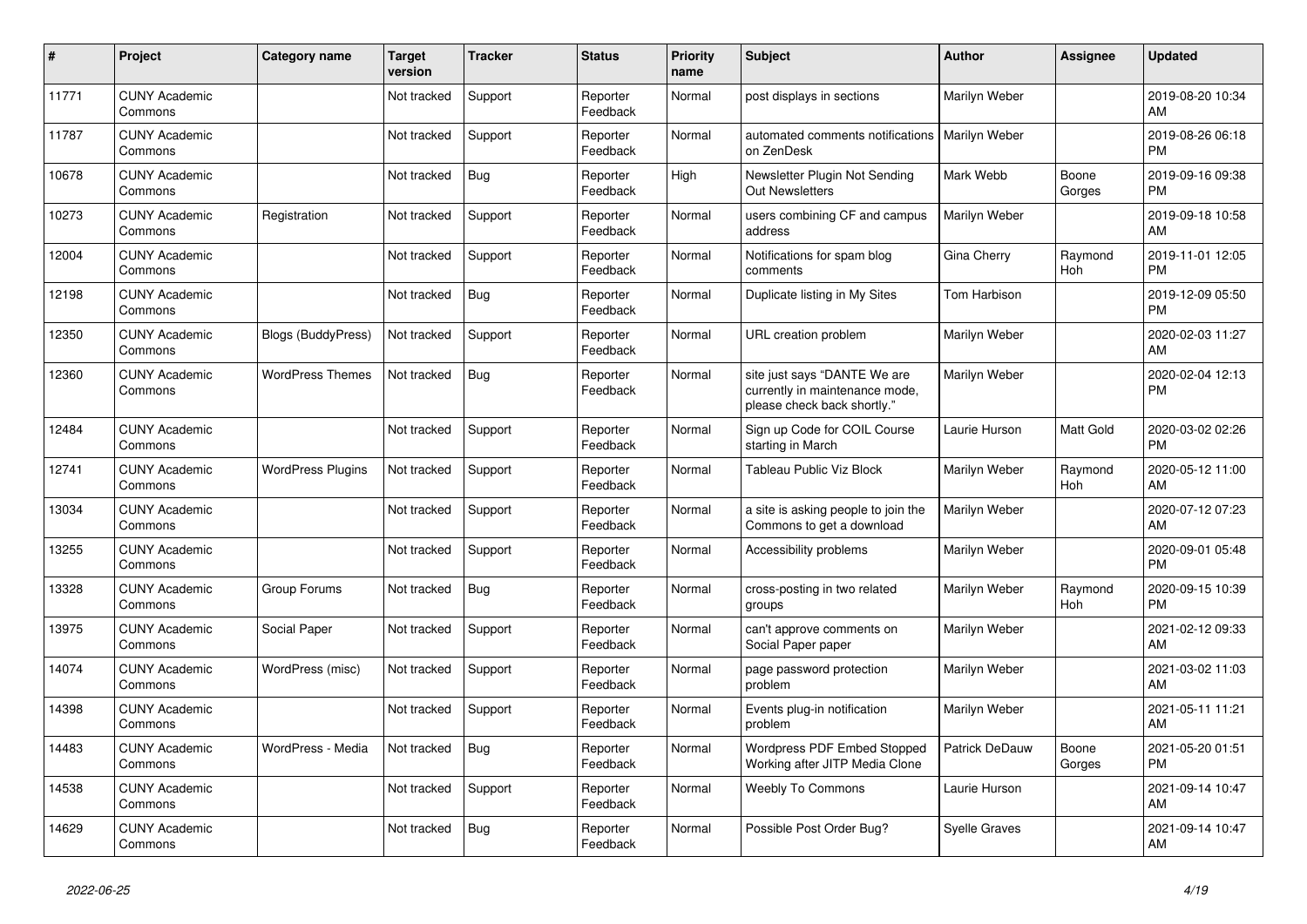| #     | Project                         | <b>Category name</b>     | <b>Target</b><br>version | <b>Tracker</b> | <b>Status</b>        | <b>Priority</b><br>name | <b>Subject</b>                                                     | <b>Author</b>           | <b>Assignee</b>       | <b>Updated</b>                |
|-------|---------------------------------|--------------------------|--------------------------|----------------|----------------------|-------------------------|--------------------------------------------------------------------|-------------------------|-----------------------|-------------------------------|
| 14842 | <b>CUNY Academic</b><br>Commons |                          | Not tracked              | Support        | Reporter<br>Feedback | Normal                  | Question about widgets and block<br>editor                         | Gina Cherry             |                       | 2021-10-06 03:01<br><b>PM</b> |
| 14900 | <b>CUNY Academic</b><br>Commons |                          | Not tracked              | Support        | Reporter<br>Feedback | Normal                  | previous theme?                                                    | Marilyn Weber           |                       | 2021-10-25 10:31<br>AM        |
| 14983 | <b>CUNY Academic</b><br>Commons | WordPress (misc)         | Not tracked              | Support        | Reporter<br>Feedback | Normal                  | "Read More" tag not working                                        | Rebecca Krisel          | Raymond<br>Hoh        | 2021-11-23 01:17<br><b>PM</b> |
| 14504 | <b>CUNY Academic</b><br>Commons |                          | Not tracked              | Publicity      | Reporter<br>Feedback | Normal                  | Adding showcases to home page<br>menu                              | Laurie Hurson           | Boone<br>Gorges       | 2022-01-19 03:26<br><b>PM</b> |
| 15242 | <b>CUNY Academic</b><br>Commons | Performance              | Not tracked              | <b>Bug</b>     | Reporter<br>Feedback | Normal                  | Slugist site                                                       | Raffi<br>Khatchadourian | Boone<br>Gorges       | 2022-02-07 11:14<br>AM        |
| 15176 | <b>CUNY Academic</b><br>Commons |                          | Not tracked              | Support        | Reporter<br>Feedback | Normal                  | Archiving Q Writing & Old<br>Wordpress Sites on the Commons        | Laurie Hurson           |                       | 2022-02-08 10:28<br>AM        |
| 15923 | <b>CUNY Academic</b><br>Commons |                          | Not tracked              | Feature        | Reporter<br>Feedback | Normal                  | <b>Bellows Plugin Adjustments</b>                                  | Laurie Hurson           |                       | 2022-04-20 10:10<br>AM        |
| 2576  | <b>NYCDH Community</b><br>Site  |                          |                          | <b>Bug</b>     | Hold                 | Low                     | Test Next Button in Javascript<br><b>Tutorial Under Activities</b> | Mark Newton             | Alex Gil              | 2013-05-18 02:55<br><b>PM</b> |
| 3939  | <b>CUNY Academic</b><br>Commons | <b>WordPress Plugins</b> | Future<br>release        | Bug            | Hold                 | Normal                  | Activity stream support for<br>Co-Authors Plus plugin              | Raymond Hoh             | Raymond<br><b>Hoh</b> | 2015-11-09 06:13<br><b>PM</b> |
| 8756  | <b>CUNY Academic</b><br>Commons | Group Blogs              | Future<br>release        | Feature        | Hold                 | Normal                  | Connect multiple blogs to one<br>group?                            | <b>Matt Gold</b>        | Boone<br>Gorges       | 2017-09-30 10:42<br>AM        |
| 14113 | <b>CUNY Academic</b><br>Commons | WordPress (misc)         | Future<br>release        | <b>Bug</b>     | Hold                 | Normal                  | Block Editor Not Working on this<br>page - Json error              | scott voth              | Boone<br>Gorges       | 2021-03-05 11:01<br>AM        |
| 16092 | <b>CUNY Academic</b><br>Commons |                          | Future<br>release        | Feature        | Hold                 | Normal                  | Don't show main site in Site<br>search results                     | Boone Gorges            | Boone<br>Gorges       | 2022-05-17 03:12<br><b>PM</b> |
| 3369  | <b>CUNY Academic</b><br>Commons | Reply By Email           | Not tracked              | Outreach       | Hold                 | Normal                  | Release reply by email to WP<br>plugin directory                   | <b>Matt Gold</b>        | Raymond<br>Hoh        | 2016-03-01 12:46<br><b>PM</b> |
| 9060  | <b>CUNY Academic</b><br>Commons | Commons In A Box         | Not tracked              | Bug            | Hold                 | Normal                  | Problems with CBox image library<br>upload                         | Lisa Rhody              | Raymond<br>Hoh        | 2018-01-10 03:26<br><b>PM</b> |
| 8991  | <b>CUNY Academic</b><br>Commons | Reply By Email           | Not tracked              | <b>Bug</b>     | Hold                 | Normal                  | RBE duplicate email message<br>issue                               | <b>Matt Gold</b>        | Raymond<br>Hoh        | 2018-02-18 08:53<br><b>PM</b> |
| 11848 | <b>CUNY Academic</b><br>Commons |                          | Not tracked              | Support        | Hold                 | Normal                  | a Dean of Faculty wants to share<br>a large file                   | Marilyn Weber           |                       | 2019-09-24 08:44<br>AM        |
| 13912 | <b>CUNY Academic</b><br>Commons |                          | Not tracked              | Feature        | Hold                 | Low                     | posting "missed schedule"                                          | Marilyn Weber           |                       | 2021-02-23 10:46<br>AM        |
| 3511  | <b>CUNY Academic</b><br>Commons | Publicity                | 1.7                      | Publicity      | Assigned             | Normal                  | Social media for 1.7                                               | Micki Kaufman           | Sarah<br>Morgano      | 2014-10-14 03:32<br><b>PM</b> |
| 3510  | <b>CUNY Academic</b><br>Commons | Publicity                | 1.7                      | Publicity      | Assigned             | Normal                  | Post on the News Blog re: 'My<br>Commons'                          | Micki Kaufman           | Sarah<br>Morgano      | 2014-10-15 11:18<br>AM        |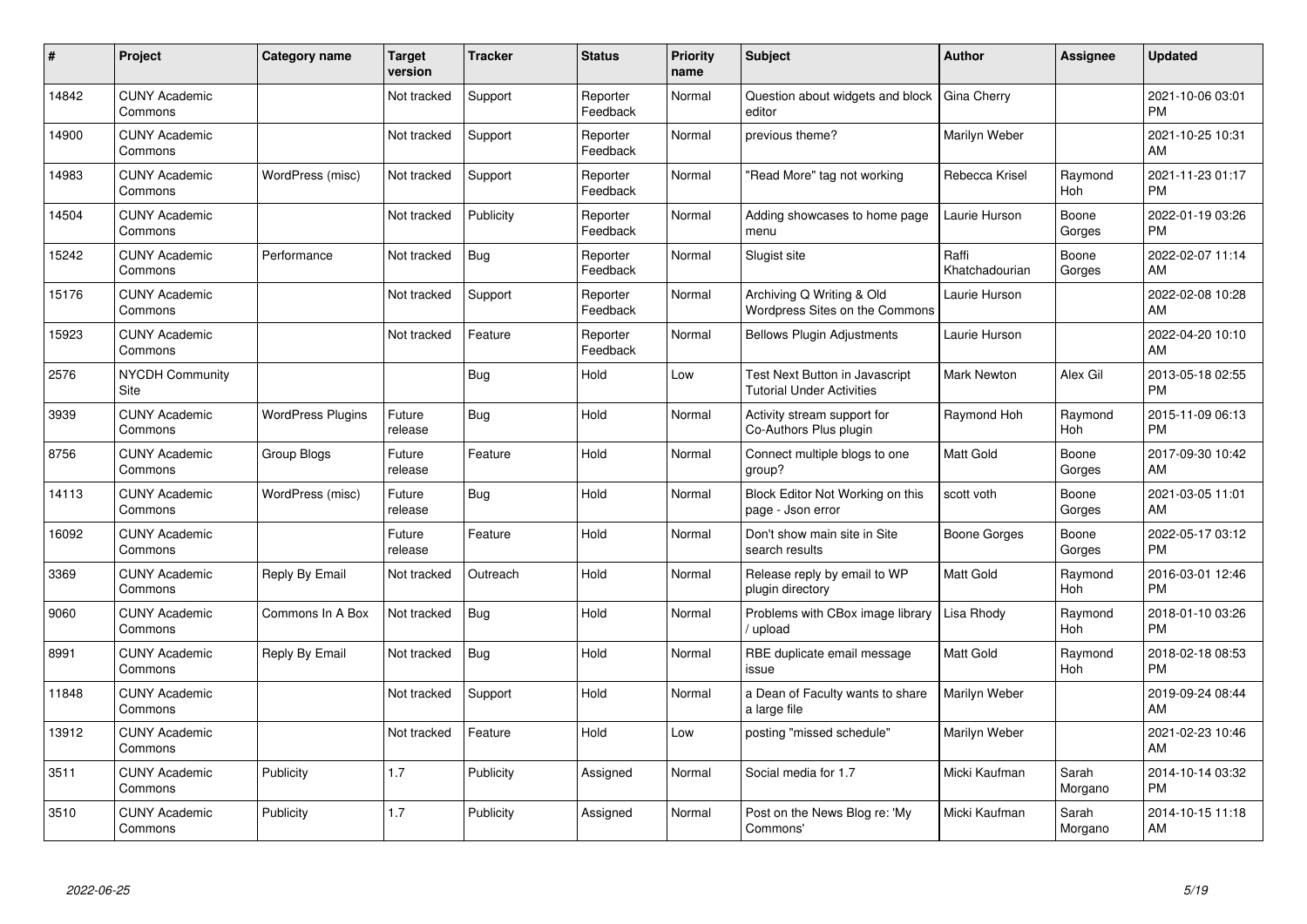| $\pmb{\sharp}$ | Project                               | <b>Category name</b>     | <b>Target</b><br>version | Tracker   | <b>Status</b> | <b>Priority</b><br>name | <b>Subject</b>                                                         | <b>Author</b>      | <b>Assignee</b>       | <b>Updated</b>                |
|----------------|---------------------------------------|--------------------------|--------------------------|-----------|---------------|-------------------------|------------------------------------------------------------------------|--------------------|-----------------------|-------------------------------|
| 14439          | <b>CUNY Academic</b><br>Commons       | Spam/Spam<br>Prevention  | 2.0.2                    | Support   | Assigned      | Normal                  | Aprroved comments held for<br>moderation                               | Laurie Hurson      | Raymond<br><b>Hoh</b> | 2022-06-14 11:36<br>AM        |
| 2577           | <b>NYCDH Community</b><br>Site        |                          |                          | Feature   | Assigned      | Low                     | Investigate Potential to Add Links<br>to the Forum                     | <b>Mark Newton</b> | Alex Gil              | 2013-05-16 09:40<br><b>PM</b> |
| 2574           | <b>NYCDH Community</b><br><b>Site</b> |                          |                          | Feature   | Assigned      | Normal                  | Add Way to Upload Files to<br>Groups                                   | <b>Mark Newton</b> | Raymond<br>Hoh        | 2013-05-18 07:46<br><b>PM</b> |
| 2571           | <b>NYCDH Community</b><br>Site        |                          |                          | Feature   | Assigned      | Normal                  | Add Google custom search box to<br>homepage                            | <b>Mark Newton</b> | Raymond<br><b>Hoh</b> | 2013-05-18 07:49<br><b>PM</b> |
| 2618           | <b>NYCDH Community</b><br>Site        |                          |                          | Bug       | Assigned      | Low                     | Mark blogs as spam when created   Matt Gold<br>by users marked as spam |                    | Boone<br>Gorges       | 2013-06-09 11:38<br><b>PM</b> |
| 8992           | <b>NYCDH Community</b><br>Site        |                          |                          | Bug       | Assigned      | Normal                  | Multiple RBE error reports                                             | Matt Gold          | Raymond<br>Hoh        | 2017-12-11 05:43<br><b>PM</b> |
| 13946          | <b>CUNY Academic</b><br>Commons       | <b>WordPress Plugins</b> | 2.1.0                    | Support   | Assigned      | Normal                  | <b>Custom Embed handler For</b><br>OneDrive files                      | scott voth         | Raymond<br>Hoh        | 2022-05-26 10:46<br>AM        |
| 58             | <b>CUNY Academic</b><br>Commons       | BuddyPress (misc)        | Future<br>release        | Feature   | Assigned      | Low                     | Make member search sortable by<br>last name                            | Roberta Brody      | Boone<br>Gorges       | 2010-08-26 02:38<br><b>PM</b> |
| 377            | <b>CUNY Academic</b><br>Commons       | BuddyPress (misc)        | Future<br>release        | Feature   | Assigned      | Normal                  | Like buttons                                                           | Matt Gold          | Boone<br>Gorges       | 2010-11-16 05:13<br><b>PM</b> |
| 435            | <b>CUNY Academic</b><br>Commons       | BuddyPress (misc)        | Future<br>release        | Feature   | Assigned      | Normal                  | Include Avatar Images in Forum<br><b>Post Notification Emails</b>      | <b>Matt Gold</b>   | Boone<br>Gorges       | 2010-12-08 12:40<br><b>PM</b> |
| 500            | <b>CUNY Academic</b><br>Commons       | BuddyPress (misc)        | Future<br>release        | Feature   | Assigned      | Normal                  | <b>Export Group Data</b>                                               | Matt Gold          | Boone<br>Gorges       | 2010-12-19 12:09<br><b>PM</b> |
| 635            | <b>CUNY Academic</b><br>Commons       | BuddyPress (misc)        | Future<br>release        | Feature   | Assigned      | Normal                  | Big Blue Button -<br>Videoconferencing in Groups and<br><b>Blogs</b>   | Matt Gold          | Boone<br>Gorges       | 2011-03-14 03:24<br><b>PM</b> |
| 585            | <b>CUNY Academic</b><br>Commons       | Group Forums             | Future<br>release        | Feature   | Assigned      | Normal                  | Merge Forum Topics                                                     | Sarah Morgano      | Boone<br>Gorges       | 2011-07-06 04:11<br><b>PM</b> |
| 599            | <b>CUNY Academic</b><br>Commons       | BuddyPress (misc)        | Future<br>release        | Feature   | Assigned      | Normal                  | Consider adding rating plugins for<br>BuddyPress/BBPress               | <b>Matt Gold</b>   | Boone<br>Gorges       | 2011-08-22 06:50<br><b>PM</b> |
| 1508           | <b>CUNY Academic</b><br>Commons       | WordPress (misc)         | Future<br>release        | Feature   | Assigned      | Normal                  | Share login cookies across<br>mapped domains                           | Boone Gorges       | Boone<br>Gorges       | 2012-07-02 12:12<br><b>PM</b> |
| 940            | <b>CUNY Academic</b><br>Commons       | Redmine                  | Future<br>release        | Feature   | Assigned      | Low                     | Communication with users after<br>releases                             | <b>Matt Gold</b>   | Dominic<br>Giglio     | 2012-09-09 04:36<br><b>PM</b> |
| 3080           | <b>CUNY Academic</b><br>Commons       | <b>Group Files</b>       | Future<br>release        | Feature   | Assigned      | Low                     | Create a system to keep track of<br>file changes                       | Matt Gold          | Boone<br>Gorges       | 2014-02-26 10:04<br><b>PM</b> |
| 1983           | <b>CUNY Academic</b><br>Commons       | Home Page                | Future<br>release        | Feature   | Assigned      | Low                     | Media Library integration with<br><b>Featured Content plugin</b>       | Boone Gorges       | Dominic<br>Giglio     | 2014-03-17 10:34<br>AM        |
| 860            | <b>CUNY Academic</b><br>Commons       | Design                   | Future<br>release        | Design/UX | Assigned      | Normal                  | <b>Standardize Button Treatment</b><br>Across the Commons              | Chris Stein        | Chris Stein           | 2014-05-01 09:45<br>AM        |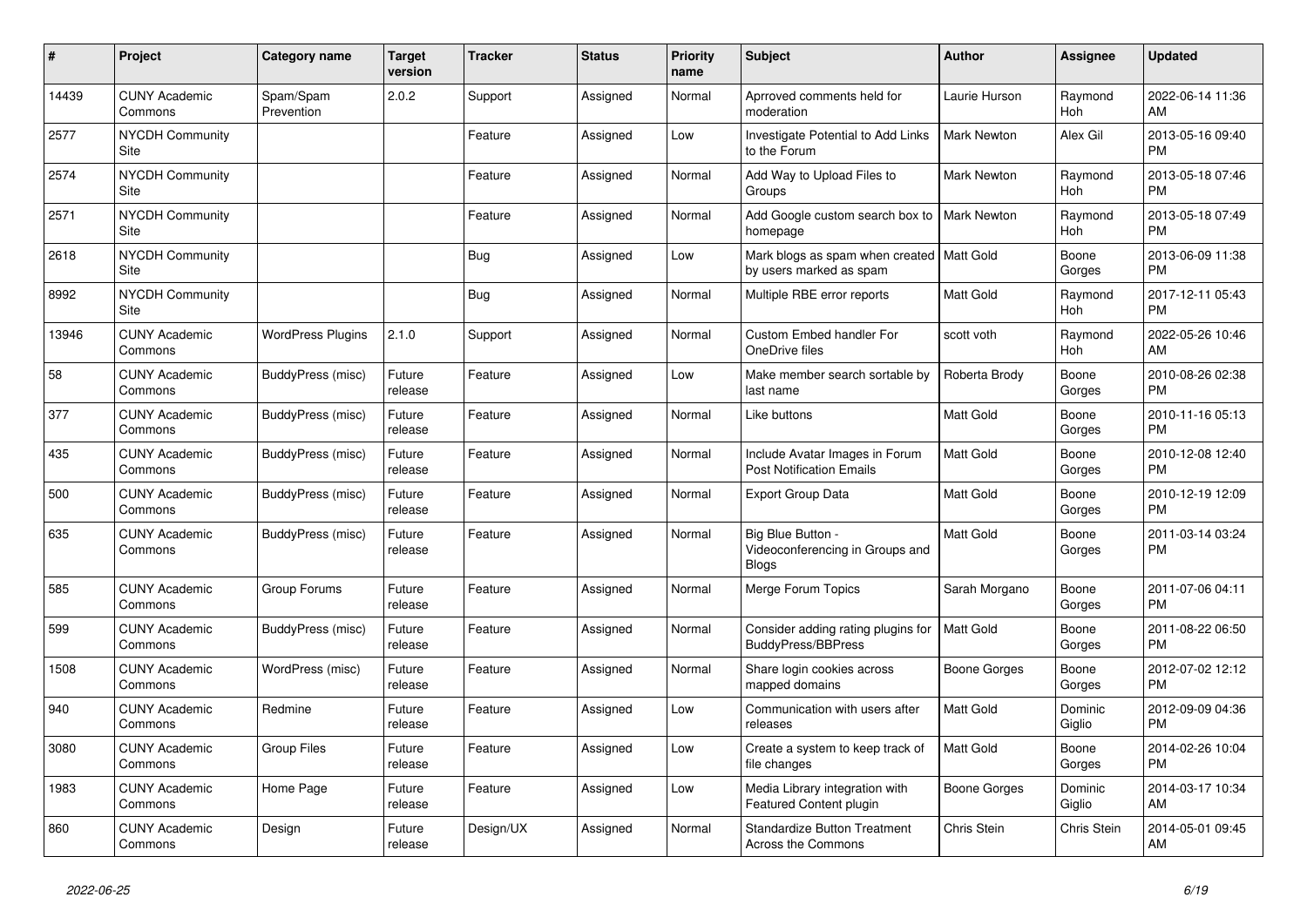| #    | Project                         | <b>Category name</b>     | Target<br>version | <b>Tracker</b> | <b>Status</b> | <b>Priority</b><br>name | <b>Subject</b>                                                             | <b>Author</b>    | <b>Assignee</b>       | <b>Updated</b>                |
|------|---------------------------------|--------------------------|-------------------|----------------|---------------|-------------------------|----------------------------------------------------------------------------|------------------|-----------------------|-------------------------------|
| 1888 | <b>CUNY Academic</b><br>Commons | Home Page                | Future<br>release | Feature        | Assigned      | Normal                  | Refactor BP MPO Activity Filter to<br>support proper pagination            | Sarah Morgano    | Boone<br>Gorges       | 2014-05-01 07:11<br><b>PM</b> |
| 3220 | <b>CUNY Academic</b><br>Commons | <b>Public Portfolio</b>  | Future<br>release | Feature        | Assigned      | Normal                  | Add indent/outdent option to<br>Formatting Buttons on Profile<br>Page      | Matt Gold        | Boone<br>Gorges       | 2014-05-21 10:39<br><b>PM</b> |
| 3354 | <b>CUNY Academic</b><br>Commons | <b>Group Files</b>       | Future<br>release | Feature        | Assigned      | Low                     | Allow Group Download of Multiple<br><b>Selected Files</b>                  | <b>Matt Gold</b> | Chris Stein           | 2014-08-01 08:50<br>AM        |
| 2223 | <b>CUNY Academic</b><br>Commons | <b>WordPress Plugins</b> | Future<br>release | Feature        | Assigned      | Low                     | Add Participad to the CUNY<br><b>Academic Commons</b>                      | <b>Matt Gold</b> | Boone<br>Gorges       | 2014-09-17 10:03<br><b>PM</b> |
| 3330 | <b>CUNY Academic</b><br>Commons | My Commons               | Future<br>release | Feature        | Assigned      | Normal                  | "Commons Information" tool                                                 | Boone Gorges     | Chris Stein           | 2014-09-22 08:46<br><b>PM</b> |
| 3458 | <b>CUNY Academic</b><br>Commons | Groups (misc)            | Future<br>release | Feature        | Assigned      | Normal                  | Filter Members of Group by<br>Campus                                       | Michael Smith    | Samantha<br>Raddatz   | 2014-09-26 08:32<br><b>PM</b> |
| 3193 | <b>CUNY Academic</b><br>Commons | Group Forums             | Future<br>release | Feature        | Assigned      | Normal                  | bbPress 2.x dynamic roles and<br><b>RBE</b>                                | Boone Gorges     | Boone<br>Gorges       | 2014-09-30 01:30<br><b>PM</b> |
| 3492 | <b>CUNY Academic</b><br>Commons | <b>WordPress Themes</b>  | Future<br>release | Support        | Assigned      | Normal                  | Add CBOX theme to the<br>Commons                                           | scott voth       | Raymond<br><b>Hoh</b> | 2014-10-08 05:55<br><b>PM</b> |
| 3475 | <b>CUNY Academic</b><br>Commons | Events                   | Future<br>release | Feature        | Assigned      | Normal                  | Request to add plugin to<br>streamline room<br>booking/appointment booking | Naomi Barrettara | Boone<br>Gorges       | 2014-12-01 05:14<br><b>PM</b> |
| 2167 | <b>CUNY Academic</b><br>Commons | WordPress (misc)         | Future<br>release | <b>Bug</b>     | Assigned      | Normal                  | CAC-Livestream Plugin Issues                                               | Michael Smith    | Dominic<br>Giglio     | 2015-01-02 03:06<br><b>PM</b> |
| 412  | <b>CUNY Academic</b><br>Commons | <b>WordPress Themes</b>  | Future<br>release | Feature        | Assigned      | Normal                  | <b>Featured Themes</b>                                                     | <b>Matt Gold</b> | Dominic<br>Giglio     | 2015-01-05 08:44<br><b>PM</b> |
| 658  | <b>CUNY Academic</b><br>Commons | <b>WordPress Plugins</b> | Future<br>release | Feature        | Assigned      | Normal                  | Rebulid Sitewide Tag Suggestion                                            | <b>Matt Gold</b> | Boone<br>Gorges       | 2015-01-05 08:47<br><b>PM</b> |
| 1562 | <b>CUNY Academic</b><br>Commons | <b>WordPress Plugins</b> | Future<br>release | Feature        | Assigned      | Low                     | Play with NYT Collaborative<br>Authoring Tool                              | <b>Matt Gold</b> | Boone<br>Gorges       | 2015-01-05 08:47<br><b>PM</b> |
| 2832 | <b>CUNY Academic</b><br>Commons | <b>Public Portfolio</b>  | Future<br>release | Feature        | Assigned      | Normal                  | Improve interface for (not)<br>auto-linking profile fields                 | Boone Gorges     | Chris Stein           | 2015-01-05 08:52<br><b>PM</b> |
| 2754 | <b>CUNY Academic</b><br>Commons | Design                   | Future<br>release | Feature        | Assigned      | Normal                  | Determine strategy for CAC logo<br>handling in top header                  | Micki Kaufman    | Chris Stein           | 2015-01-05 08:53<br><b>PM</b> |
| 3042 | <b>CUNY Academic</b><br>Commons | <b>Public Portfolio</b>  | Future<br>release | Feature        | Assigned      | Normal                  | Browsing member interests                                                  | Matt Gold        | Boone<br>Gorges       | 2015-03-21 09:04<br><b>PM</b> |
| 3759 | <b>CUNY Academic</b><br>Commons | WordPress (misc)         | Future<br>release | Feature        | Assigned      | Normal                  | Review Interface for Adding Users<br>to Blogs                              | <b>Matt Gold</b> | Boone<br>Gorges       | 2015-03-24 05:52<br><b>PM</b> |
| 3308 | <b>CUNY Academic</b><br>Commons | Group Invitations        | Future<br>release | Feature        | Assigned      | Normal                  | Allow members to rescind group<br>invitations                              | Matt Gold        | Boone<br>Gorges       | 2015-04-01 08:53<br><b>PM</b> |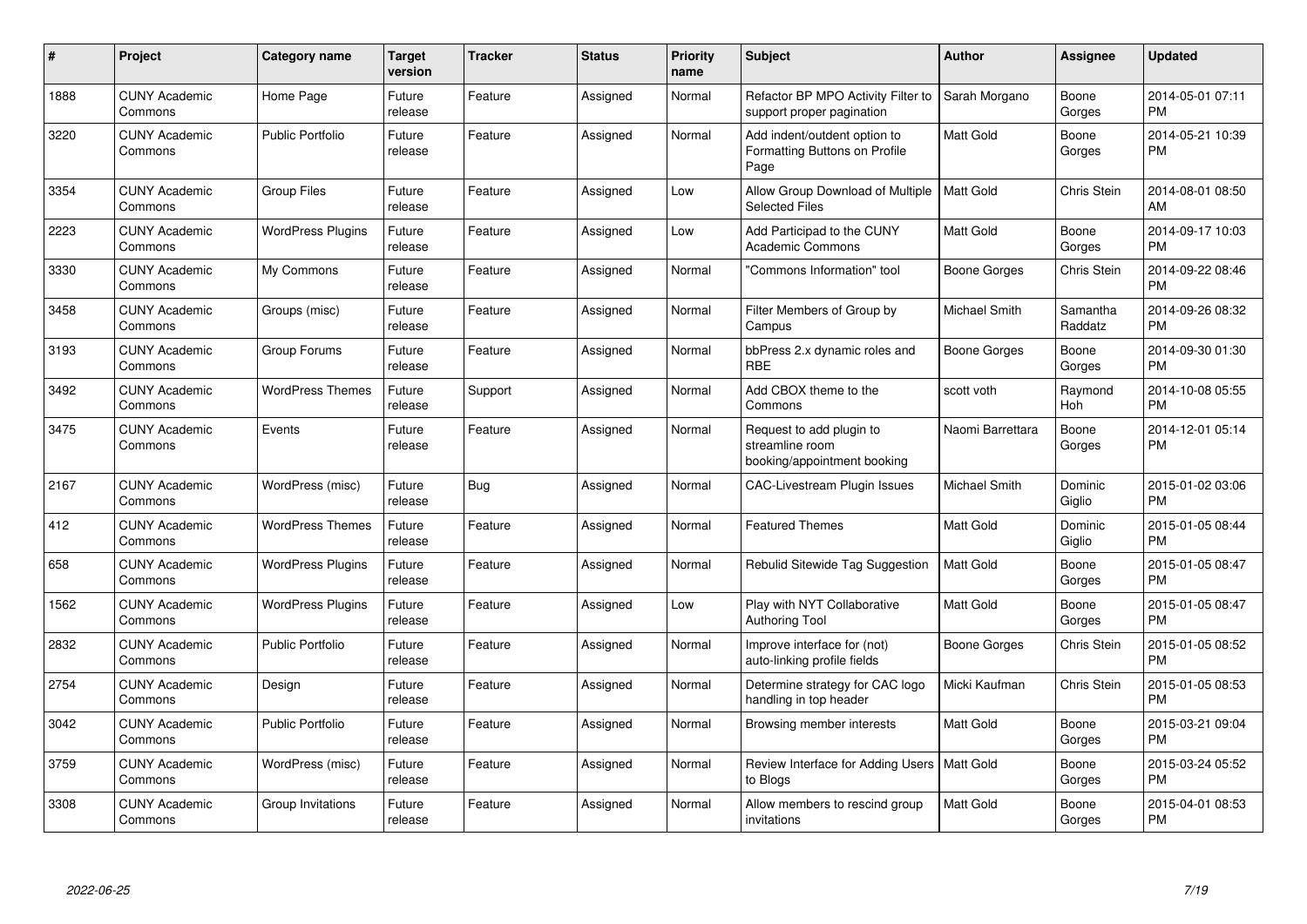| #    | Project                         | <b>Category name</b>    | <b>Target</b><br>version | <b>Tracker</b> | <b>Status</b> | <b>Priority</b><br>name | <b>Subject</b>                                                                | Author                  | Assignee            | <b>Updated</b>                |
|------|---------------------------------|-------------------------|--------------------------|----------------|---------------|-------------------------|-------------------------------------------------------------------------------|-------------------------|---------------------|-------------------------------|
| 3770 | <b>CUNY Academic</b><br>Commons | <b>Public Portfolio</b> | Future<br>release        | Feature        | Assigned      | Normal                  | Improve Layout/Formatting of<br>Positions Area on Public<br><b>Portfolios</b> | <b>Matt Gold</b>        | Chris Stein         | 2015-04-01 09:17<br><b>PM</b> |
| 3577 | <b>CUNY Academic</b><br>Commons | My Commons              | Future<br>release        | Design/UX      | Assigned      | Normal                  | Replies to items in My Commons                                                | <b>Matt Gold</b>        | Raymond<br>Hoh      | 2015-04-09 05:19<br><b>PM</b> |
| 370  | <b>CUNY Academic</b><br>Commons | Registration            | Future<br>release        | Feature        | Assigned      | High                    | <b>Guest Accounts</b>                                                         | Matt Gold               | Matt Gold           | 2015-04-09 09:33<br><b>PM</b> |
| 3662 | <b>CUNY Academic</b><br>Commons | <b>SEO</b>              | Future<br>release        | Feature        | Assigned      | Normal                  | Duplicate Content/SEO/Google<br>issues                                        | <b>Matt Gold</b>        | Raymond<br>Hoh      | 2015-04-13 04:37<br><b>PM</b> |
| 3536 | <b>CUNY Academic</b><br>Commons | My Commons              | Future<br>release        | Feature        | Assigned      | Normal                  | Infinite Scroll on My Commons<br>page                                         | <b>Matt Gold</b>        | Raymond<br>Hoh      | 2015-04-13 04:42<br><b>PM</b> |
| 4053 | <b>CUNY Academic</b><br>Commons | Events                  | Future<br>release        | Feature        | Assigned      | Normal                  | Create new tab for past events                                                | <b>Matt Gold</b>        | Boone<br>Gorges     | 2015-05-12 02:10<br><b>PM</b> |
| 4221 | <b>CUNY Academic</b><br>Commons | Group Forums            | Future<br>release        | Design/UX      | Assigned      | Normal                  | Add 'Number of Posts' display<br>option to Forum page                         | Samantha Raddatz        | Samantha<br>Raddatz | 2015-06-26 02:21<br><b>PM</b> |
| 4238 | <b>CUNY Academic</b><br>Commons | Events                  | Future<br>release        | Feature        | Assigned      | Normal                  | Copy Events to Other Groups?                                                  | Matt Gold               | Boone<br>Gorges     | 2015-07-02 10:08<br>AM        |
| 4404 | <b>CUNY Academic</b><br>Commons | <b>Public Portfolio</b> | Future<br>release        | Design/UX      | Assigned      | Normal                  | Change color of permissions info<br>on portfolio editing interface            | <b>Matt Gold</b>        | Samantha<br>Raddatz | 2015-08-11 05:28<br><b>PM</b> |
| 4388 | <b>CUNY Academic</b><br>Commons | WordPress (misc)        | Future<br>release        | Bug            | Assigned      | Normal                  | Repeated request for<br>authentication.                                       | Alice.Lynn<br>McMichael | Raymond<br>Hoh      | 2015-08-11 07:35<br><b>PM</b> |
| 4661 | <b>CUNY Academic</b><br>Commons | User Experience         | Future<br>release        | Bug            | Assigned      | Normal                  | Simplify Events text                                                          | <b>Matt Gold</b>        | Samantha<br>Raddatz | 2015-10-02 09:06<br><b>PM</b> |
| 3192 | <b>CUNY Academic</b><br>Commons | Group Forums            | Future<br>release        | Feature        | Assigned      | Normal                  | Customizable forum views for<br>bbPress 2.x group forums                      | <b>Boone Gorges</b>     | Raymond<br>Hoh      | 2015-11-09 12:47<br><b>PM</b> |
| 3517 | <b>CUNY Academic</b><br>Commons | My Commons              | Future<br>release        | Feature        | Assigned      | Normal                  | Mute/Unmute My Commons<br>updates                                             | <b>Matt Gold</b>        | Raymond<br>Hoh      | 2015-11-09 01:19<br><b>PM</b> |
| 3473 | <b>CUNY Academic</b><br>Commons | User Experience         | Future<br>release        | Feature        | Assigned      | Normal                  | Commons profile: Add help info<br>about "Positions" replacing "title"         | Keith Miyake            | Samantha<br>Raddatz | 2015-11-09 02:28<br><b>PM</b> |
| 310  | <b>CUNY Academic</b><br>Commons | BuddyPress (misc)       | Future<br>release        | Feature        | Assigned      | Low                     | <b>Friend Request Email</b>                                                   | <b>Matt Gold</b>        | Samantha<br>Raddatz | 2015-11-09 05:08<br><b>PM</b> |
| 618  | <b>CUNY Academic</b><br>Commons | <b>BuddyPress Docs</b>  | Future<br>release        | Feature        | Assigned      | Normal                  | BuddyPress Docs: export formats                                               | <b>Boone Gorges</b>     | Boone<br>Gorges     | 2015-11-09 05:38<br><b>PM</b> |
| 653  | <b>CUNY Academic</b><br>Commons | Group Blogs             | Future<br>release        | Feature        | Assigned      | Normal                  | Redesign Integration of Groups<br>and Blogs                                   | Matt Gold               | Samantha<br>Raddatz | 2015-11-09 05:40<br>PM        |
| 1422 | <b>CUNY Academic</b><br>Commons | <b>BuddyPress Docs</b>  | Future<br>release        | Feature        | Assigned      | Normal                  | Make "created Doc" activity icons<br>non-mini                                 | <b>Boone Gorges</b>     | Boone<br>Gorges     | 2015-11-09 05:48<br><b>PM</b> |
| 1192 | <b>CUNY Academic</b><br>Commons | Group Files             | Future<br>release        | Feature        | Assigned      | Low                     | When posting group files, allow<br>users to add a category without<br>saving  | Matt Gold               | Raymond<br>Hoh      | 2015-11-09 05:53<br><b>PM</b> |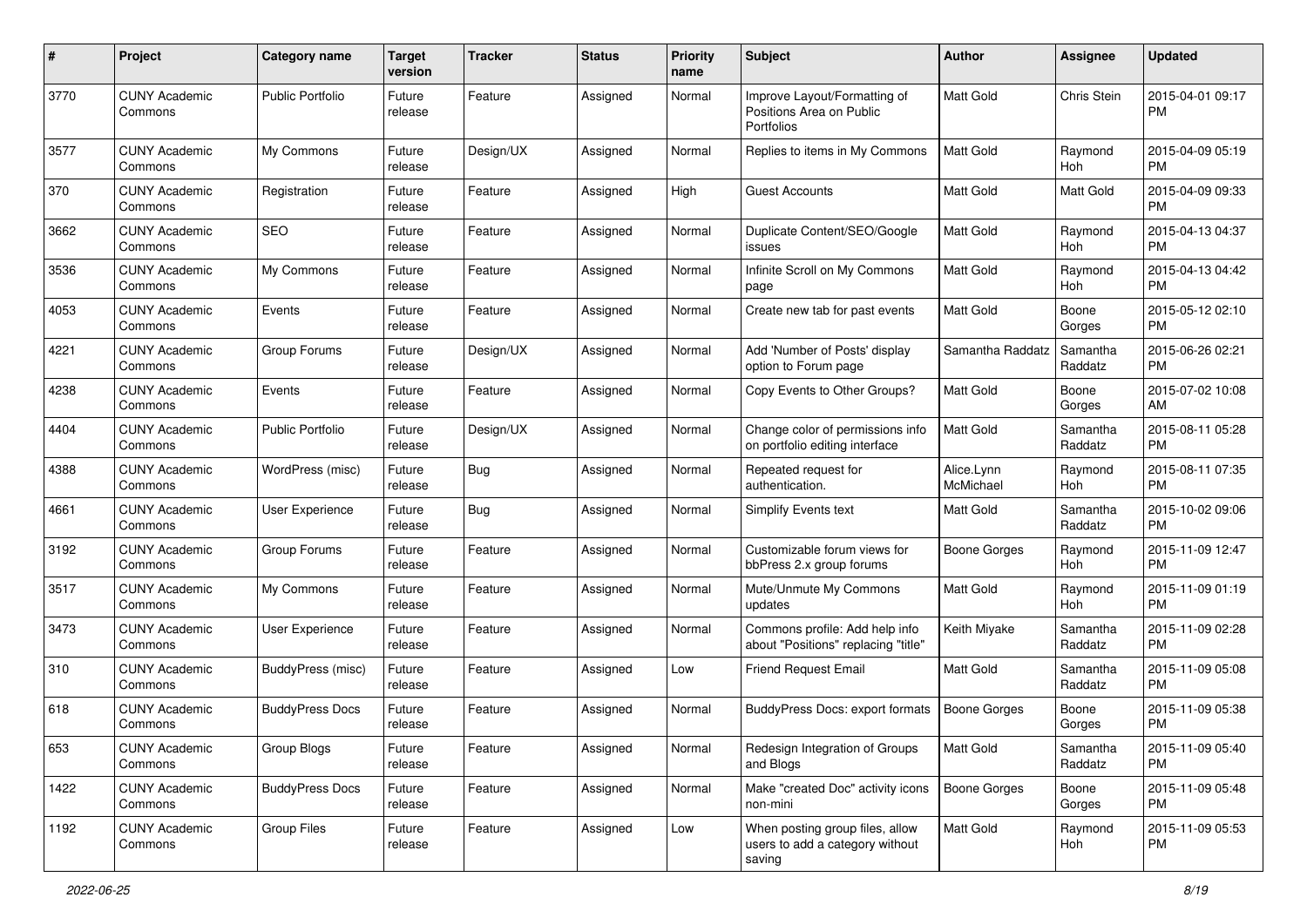| $\#$ | <b>Project</b>                  | Category name              | <b>Target</b><br>version | <b>Tracker</b> | <b>Status</b> | <b>Priority</b><br>name | <b>Subject</b>                                                                | <b>Author</b>       | <b>Assignee</b>       | <b>Updated</b>                |
|------|---------------------------------|----------------------------|--------------------------|----------------|---------------|-------------------------|-------------------------------------------------------------------------------|---------------------|-----------------------|-------------------------------|
| 519  | <b>CUNY Academic</b><br>Commons | <b>BuddyPress Docs</b>     | Future<br>release        | Feature        | Assigned      | Low                     | TOC for individual docs - for new<br>BP "wiki-like" plugin                    | scott voth          | Boone<br>Gorges       | 2015-11-09 05:54<br><b>PM</b> |
| 481  | <b>CUNY Academic</b><br>Commons | Groups (misc)              | Future<br>release        | Feature        | Assigned      | Normal                  | ability to archive inactive groups<br>and blogs                               | Michael Mandiberg   | Samantha<br>Raddatz   | 2015-11-09 05:56<br><b>PM</b> |
| 333  | <b>CUNY Academic</b><br>Commons | <b>Email Notifications</b> | Future<br>release        | Feature        | Assigned      | Low                     | Delay Forum Notification Email<br>Delivery Until After Editing Period<br>Ends | Matt Gold           | Raymond<br>Hoh        | 2015-11-09 06:01<br><b>PM</b> |
| 1165 | <b>CUNY Academic</b><br>Commons | <b>Email Invitations</b>   | Future<br>release        | Feature        | Assigned      | Low                     | Allow saved lists of invitees under<br>Send Invites                           | <b>Boone Gorges</b> | Boone<br>Gorges       | 2015-11-09 06:03<br><b>PM</b> |
| 2013 | <b>CUNY Academic</b><br>Commons | <b>Public Portfolio</b>    | Future<br>release        | Feature        | Assigned      | Low                     | Have Profile Privacy Options<br>show up only for filled-in fields             | <b>Matt Gold</b>    | Boone<br>Gorges       | 2015-11-09 06:09<br><b>PM</b> |
| 2325 | <b>CUNY Academic</b><br>Commons | BuddyPress (misc)          | Future<br>release        | Feature        | Assigned      | Low                     | Profile should have separate<br>fields for first/last names                   | local admin         | Boone<br>Gorges       | 2015-11-09 06:09<br><b>PM</b> |
| 2610 | <b>CUNY Academic</b><br>Commons | Group Invitations          | Future<br>release        | Feature        | Assigned      | Low                     | Request: Custom invitation<br>message to group invites                        | local admin         | Boone<br>Gorges       | 2015-11-09 06:13<br><b>PM</b> |
| 1460 | <b>CUNY Academic</b><br>Commons | Analytics                  | Future<br>release        | Feature        | Assigned      | Normal                  | Update System Report                                                          | <b>Brian Foote</b>  | Boone<br>Gorges       | 2015-11-09 06:13<br><b>PM</b> |
| 1744 | <b>CUNY Academic</b><br>Commons | <b>BuddyPress Docs</b>     | Future<br>release        | Feature        | Assigned      | Normal                  | Spreadsheet-style Docs                                                        | <b>Boone Gorges</b> | Boone<br>Gorges       | 2015-11-09 06:13<br><b>PM</b> |
| 2523 | <b>CUNY Academic</b><br>Commons | <b>BuddyPress Docs</b>     | Future<br>release        | Feature        | Assigned      | Normal                  | Allow Users to Upload Images to<br><b>BP</b> Docs                             | <b>Matt Gold</b>    | Boone<br>Gorges       | 2015-11-09 06:14<br><b>PM</b> |
| 287  | <b>CUNY Academic</b><br>Commons | WordPress (misc)           | Future<br>release        | Feature        | Assigned      | Normal                  | Create troubleshooting tool for<br>account sign-up                            | <b>Matt Gold</b>    | Boone<br>Gorges       | 2015-11-09 06:17<br><b>PM</b> |
| 497  | <b>CUNY Academic</b><br>Commons | <b>WordPress Plugins</b>   | Future<br>release        | Feature        | Assigned      | Normal                  | Drag and Drop Ordering on<br><b>Gallery Post Plugin</b>                       | Matt Gold           | Ron Rennick           | 2015-11-09 06:18<br><b>PM</b> |
| 365  | <b>CUNY Academic</b><br>Commons | WordPress (misc)           | Future<br>release        | Feature        | Assigned      | Normal                  | <b>Create Mouseover Tooltips</b><br>throughout Site                           | <b>Matt Gold</b>    | Chris Stein           | 2015-11-09 06:18<br><b>PM</b> |
| 554  | <b>CUNY Academic</b><br>Commons | BuddyPress (misc)          | Future<br>release        | Feature        | Assigned      | Normal                  | Add Trackback notifications to<br>site-wide activity feed                     | Matt Gold           | Boone<br>Gorges       | 2015-11-09 06:19<br><b>PM</b> |
| 1105 | <b>CUNY Academic</b><br>Commons | WordPress (misc)           | Future<br>release        | Feature        | Assigned      | Normal                  | Rephrase Blog Privacy Options                                                 | <b>Matt Gold</b>    | Samantha<br>Raddatz   | 2015-11-09 06:19<br><b>PM</b> |
| 5225 | <b>CUNY Academic</b><br>Commons | Registration               | Future<br>release        | Feature        | Assigned      | Normal                  | On-boarding Issues                                                            | Luke Waltzer        | Samantha<br>Raddatz   | 2016-02-12 02:58<br><b>PM</b> |
| 4438 | <b>CUNY Academic</b><br>Commons | Events                     | Future<br>release        | Bug            | Assigned      | Normal                  | Events Calendar - Export<br><b>Recurring Events</b>                           | scott voth          | Daniel Jones          | 2016-05-23 04:25<br><b>PM</b> |
| 5691 | <b>CUNY Academic</b><br>Commons | <b>Blogs (BuddyPress)</b>  | Future<br>release        | Bug            | Assigned      | High                    | Differing numbers on Sites display   Matt Gold                                |                     | Raymond<br><b>Hoh</b> | 2016-06-13 01:37<br><b>PM</b> |
| 5827 | <b>CUNY Academic</b><br>Commons | Public Portfolio           | Future<br>release        | <b>Bug</b>     | Assigned      | Normal                  | Academic Interests square<br>bracket links not working                        | scott voth          | Chris Stein           | 2016-08-11 11:59<br><b>PM</b> |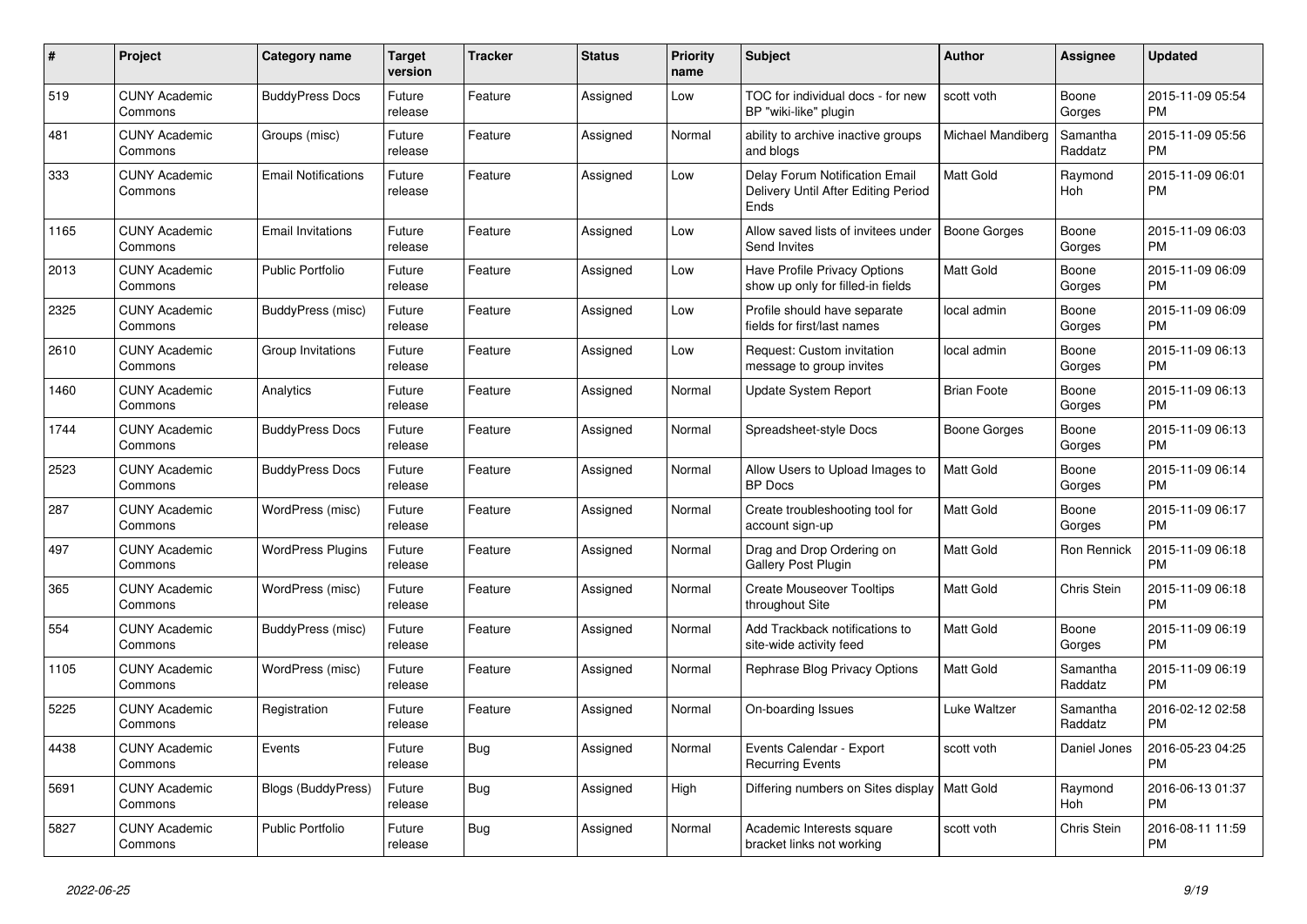| $\pmb{\#}$ | Project                         | Category name            | <b>Target</b><br>version | <b>Tracker</b> | <b>Status</b> | <b>Priority</b><br>name | <b>Subject</b>                                                                             | <b>Author</b>       | <b>Assignee</b>     | <b>Updated</b>                |
|------------|---------------------------------|--------------------------|--------------------------|----------------|---------------|-------------------------|--------------------------------------------------------------------------------------------|---------------------|---------------------|-------------------------------|
| 5955       | <b>CUNY Academic</b><br>Commons | Outreach                 | Future<br>release        | Feature        | Assigned      | Normal                  | Create auto-newsletter for<br>commons members                                              | <b>Matt Gold</b>    | Luke Waltzer        | 2016-08-30 10:34<br>AM        |
| 5268       | <b>CUNY Academic</b><br>Commons | Group Forums             | Future<br>release        | <b>Bug</b>     | Assigned      | Normal                  | Long-time to post to multiple<br>groups                                                    | Luke Waltzer        | Daniel Jones        | 2016-09-07 06:31<br><b>PM</b> |
| 5696       | <b>CUNY Academic</b><br>Commons | Events                   | Future<br>release        | Feature        | Assigned      | Normal                  | Events Calendar - display options<br>/ calendar aggregation                                | <b>Matt Gold</b>    | Boone<br>Gorges     | 2016-10-13 11:44<br>AM        |
| 4903       | <b>CUNY Academic</b><br>Commons | Events                   | Future<br>release        | Design/UX      | Assigned      | Normal                  | Improving visual appearance of<br>event calendars                                          | <b>Matt Gold</b>    | Boone<br>Gorges     | 2016-10-13 11:51<br>AM        |
| 2881       | <b>CUNY Academic</b><br>Commons | <b>Public Portfolio</b>  | Future<br>release        | Feature        | Assigned      | Normal                  | Redesign the UX for Profiles                                                               | Chris Stein         | Chris Stein         | 2016-10-13 12:45<br><b>PM</b> |
| 1417       | <b>CUNY Academic</b><br>Commons | <b>BuddyPress Docs</b>   | Future<br>release        | Feature        | Assigned      | Low                     | Bulk actions for BuddyPress Docs                                                           | <b>Boone Gorges</b> | Boone<br>Gorges     | 2016-10-17 10:41<br><b>PM</b> |
| 6392       | <b>CUNY Academic</b><br>Commons | Group Forums             | Future<br>release        | Design/UX      | Assigned      | Low                     | Composition/Preview Panes in<br>Forum Posts                                                | Luke Waltzer        | Paige Dupont        | 2016-10-21 04:26<br><b>PM</b> |
| 5234       | <b>CUNY Academic</b><br>Commons | Membership               | Future<br>release        | Feature        | Assigned      | Normal                  | Write Unconfirmed patch for WP                                                             | Boone Gorges        | Boone<br>Gorges     | 2016-10-24 11:18<br>AM        |
| 3090       | <b>CUNY Academic</b><br>Commons | Twitter page             | Future<br>release        | Feature        | Assigned      | Normal                  | Prevent Retweets from showing<br>up on Commons twitter page                                | Matt Gold           | <b>Tahir Butt</b>   | 2016-10-24 11:31<br>AM        |
| 1423       | <b>CUNY Academic</b><br>Commons | BuddyPress (misc)        | Future<br>release        | Feature        | Assigned      | Low                     | Show an avatar for pingback<br>comment activity items                                      | Boone Gorges        | <b>Tahir Butt</b>   | 2016-10-24 12:03<br><b>PM</b> |
| 6426       | <b>CUNY Academic</b><br>Commons | Spam/Spam<br>Prevention  | Future<br>release        | Feature        | Assigned      | Normal                  | Force captcha on all comments?                                                             | <b>Matt Gold</b>    | <b>Tahir Butt</b>   | 2016-10-24 02:06<br><b>PM</b> |
| 4980       | <b>CUNY Academic</b><br>Commons | Home Page                | Future<br>release        | Feature        | Assigned      | Normal                  | CAC Featured Content -- Adding<br>Randomization                                            | Matt Gold           | Boone<br>Gorges     | 2016-12-12 03:01<br><b>PM</b> |
| 5316       | <b>CUNY Academic</b><br>Commons | User Experience          | Future<br>release        | Feature        | Assigned      | Normal                  | Prompt user email address<br>updates                                                       | <b>Matt Gold</b>    | Stephen Real        | 2016-12-21 03:30<br><b>PM</b> |
| 8078       | <b>CUNY Academic</b><br>Commons | <b>WordPress Plugins</b> | Future<br>release        | System Upgrade | Assigned      | Normal                  | CommentPress Updates                                                                       | Margaret Galvan     | Christian<br>Wach   | 2017-05-08 03:49<br><b>PM</b> |
| 3768       | <b>CUNY Academic</b><br>Commons | <b>Public Portfolio</b>  | Future<br>release        | Feature        | Assigned      | Normal                  | Institutions/Past positions on<br>public portfolios                                        | <b>Matt Gold</b>    | Boone<br>Gorges     | 2018-04-23 10:44<br>AM        |
| 9835       | <b>CUNY Academic</b><br>Commons | Group Forums             | Future<br>release        | <b>Bug</b>     | Assigned      | Normal                  | add a "like" function?                                                                     | Marilyn Weber       | <b>Erik Trainer</b> | 2018-06-05 01:49<br><b>PM</b> |
| 9895       | <b>CUNY Academic</b><br>Commons | Onboarding               | Future<br>release        | Feature        | Assigned      | Normal                  | Add "Accept Invitation"<br>link/button/function to Group<br>and/or Site invitation emails? | Luke Waltzer        | Boone<br>Gorges     | 2018-06-07 12:42<br><b>PM</b> |
| 10368      | <b>CUNY Academic</b><br>Commons |                          | Future<br>release        | Feature        | Assigned      | Normal                  | Use ORCID data to populate<br>academic profile page                                        | Stephen Francoeur   | Boone<br>Gorges     | 2018-09-25 01:53<br><b>PM</b> |
| 9028       | <b>CUNY Academic</b><br>Commons | Onboarding               | Future<br>release        | Feature        | Assigned      | Normal                  | suggest groups to new members<br>during the registration process                           | Matt Gold           | Chris Stein         | 2018-10-24 12:34<br><b>PM</b> |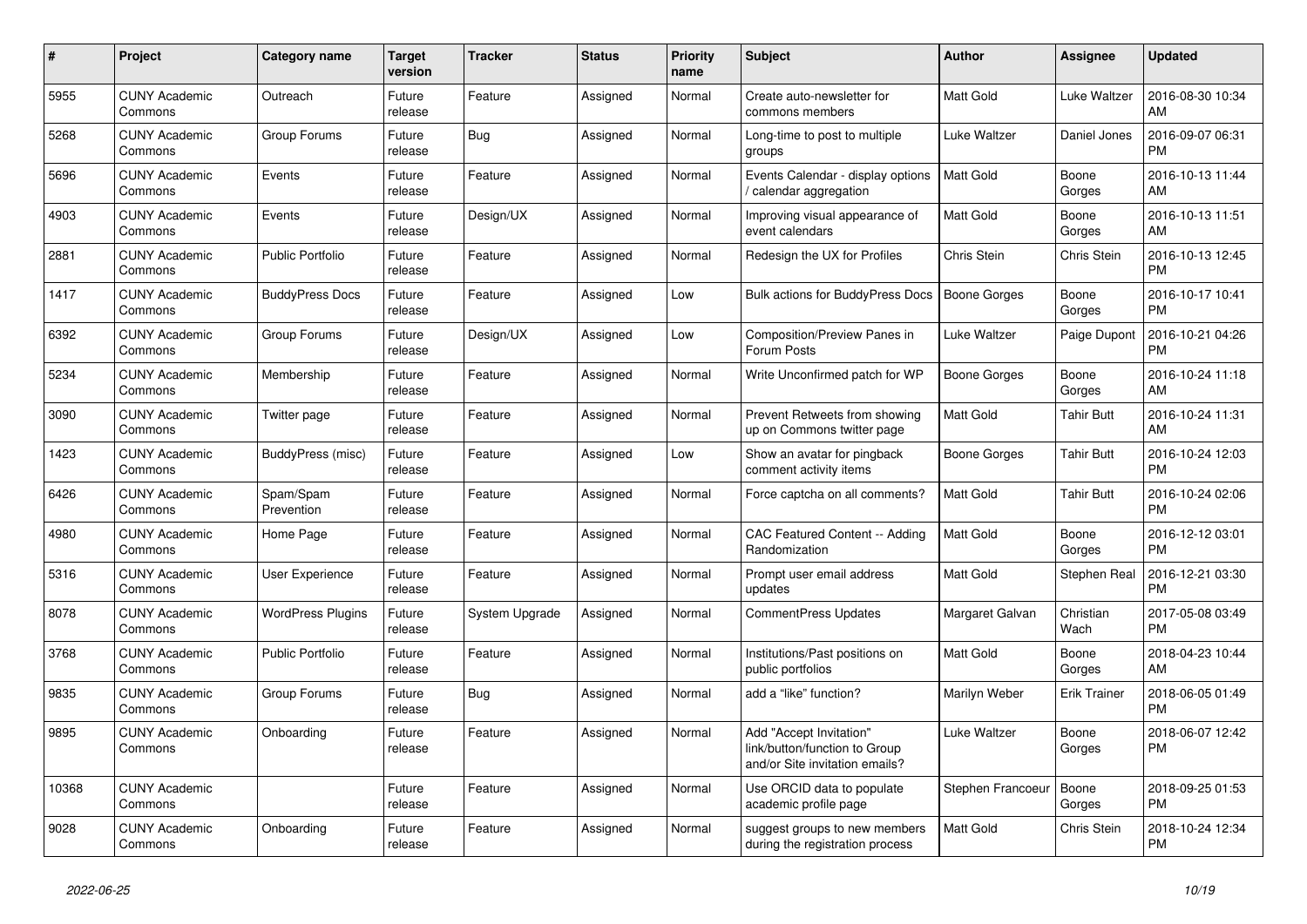| #     | Project                         | <b>Category name</b>           | <b>Target</b><br>version | <b>Tracker</b> | <b>Status</b> | <b>Priority</b><br>name | <b>Subject</b>                                                                     | Author              | <b>Assignee</b>       | <b>Updated</b>                |
|-------|---------------------------------|--------------------------------|--------------------------|----------------|---------------|-------------------------|------------------------------------------------------------------------------------|---------------------|-----------------------|-------------------------------|
| 10659 | <b>CUNY Academic</b><br>Commons | Group Forums                   | Future<br>release        | Feature        | Assigned      | Normal                  | Post to multiple groups via email                                                  | <b>Matt Gold</b>    | Raymond<br><b>Hoh</b> | 2018-11-15 12:54<br>AM        |
| 5016  | <b>CUNY Academic</b><br>Commons | Events                         | Future<br>release        | Feature        | Assigned      | Low                     | Allow comments to be posted on<br>events                                           | <b>Matt Gold</b>    | Raymond<br>Hoh        | 2019-03-01 02:23<br><b>PM</b> |
| 8836  | <b>CUNY Academic</b><br>Commons | Blogs (BuddyPress)             | Future<br>release        | Feature        | Assigned      | Normal                  | Redesign site launch process                                                       | Matt Gold           | Boone<br>Gorges       | 2019-10-03 02:49<br><b>PM</b> |
| 5581  | <b>CUNY Academic</b><br>Commons | Analytics                      | Future<br>release        | Feature        | Assigned      | Normal                  | Explore alternatives to Google<br>Analytics                                        | Matt Gold           | Valerie<br>Townsend   | 2020-04-17 03:12<br><b>PM</b> |
| 3002  | <b>CUNY Academic</b><br>Commons | Search                         | Future<br>release        | Feature        | Assigned      | Normal                  | Overhaul CAC search by using<br>external search appliance                          | Boone Gorges        | Boone<br>Gorges       | 2020-07-15 03:05<br><b>PM</b> |
| 8900  | <b>CUNY Academic</b><br>Commons | Accessibility                  | Future<br>release        | Feature        | Assigned      | Normal                  | Look into tools to enforce<br>accessibility in WP environment                      | Matt Gold           | Boone<br>Gorges       | 2022-04-26 11:59<br>AM        |
| 8901  | <b>CUNY Academic</b><br>Commons | Accessibility                  | Future<br>release        | Feature        | Assigned      | Normal                  | Theme analysis for accessibility                                                   | Matt Gold           | Boone<br>Gorges       | 2022-04-26 11:59<br>AM        |
| 15604 | <b>CUNY Academic</b><br>Commons | <b>Email Notifications</b>     | Future<br>release        | Feature        | Assigned      | Normal                  | Restructure Commons Group<br><b>Digest Email Messages</b>                          | <b>Matt Gold</b>    | Boone<br>Gorges       | 2022-05-26 10:45<br>AM        |
| 3524  | <b>CUNY Academic</b><br>Commons | Documentation                  | Not tracked              | Documentation  | Assigned      | Normal                  | Post describing all you can do<br>when starting up a new<br>blog/group             | <b>Matt Gold</b>    | scott voth            | 2014-10-04 12:56<br><b>PM</b> |
| 4027  | <b>CUNY Academic</b><br>Commons | Commons In A Box               | Not tracked              | Design/UX      | Assigned      | Normal                  | Usability review of CBOX update<br>procedures                                      | <b>Matt Gold</b>    | Samantha<br>Raddatz   | 2015-05-11 06:36<br><b>PM</b> |
| 4235  | <b>CUNY Academic</b><br>Commons |                                | Not tracked              | Design/UX      | Assigned      | Normal                  | Explore user experience around<br>comments on forum topics vs<br>docs              | <b>Matt Gold</b>    | Samantha<br>Raddatz   | 2015-07-21 10:23<br>AM        |
| 3230  | <b>CUNY Academic</b><br>Commons | Internal Tools and<br>Workflow | Not tracked              | Feature        | Assigned      | High                    | Scripts for quicker<br>provisioning/updating of<br>development environments        | <b>Boone Gorges</b> | Boone<br>Gorges       | 2016-01-26 04:54<br><b>PM</b> |
| 2175  | <b>CUNY Academic</b><br>Commons | WordPress (misc)               | Not tracked              | Support        | Assigned      | Normal                  | Subscibe 2 vs. Jetpack<br>subscription options                                     | local admin         | <b>Matt Gold</b>      | 2016-01-26 04:58<br><b>PM</b> |
| 4070  | <b>CUNY Academic</b><br>Commons | Analytics                      | Not tracked              | Support        | Assigned      | Normal                  | Request for JITP site analytics                                                    | Matt Gold           | Seth Persons          | 2016-02-23 03:09<br><b>PM</b> |
| 636   | <b>CUNY Academic</b><br>Commons | WordPress (misc)               | Not tracked              | Support        | Assigned      | Normal                  | Create Lynda.com-like Table of<br>Contents for Prospective Tutorial<br>Screencasts | <b>Matt Gold</b>    | scott voth            | 2016-02-23 03:12<br><b>PM</b> |
| 4986  | <b>CUNY Academic</b><br>Commons | ZenDesk                        | Not tracked              | Support        | Assigned      | Normal                  | Prepare documentation for<br>Zendesk re web widget                                 | Matt Gold           | Samantha<br>Raddatz   | 2016-02-25 03:09<br><b>PM</b> |
| 2666  | <b>CUNY Academic</b><br>Commons | About page                     | Not tracked              | Documentation  | Assigned      | Normal                  | <b>Update About Text</b>                                                           | Chris Stein         | Luke Waltzer          | 2016-03-04 11:19<br>AM        |
| 2612  | <b>CUNY Academic</b><br>Commons |                                | Not tracked              | Publicity      | Assigned      | Normal                  | Pinterest site for the Commons                                                     | local admin         | Sarah<br>Morgano      | 2016-03-04 11:19<br>AM        |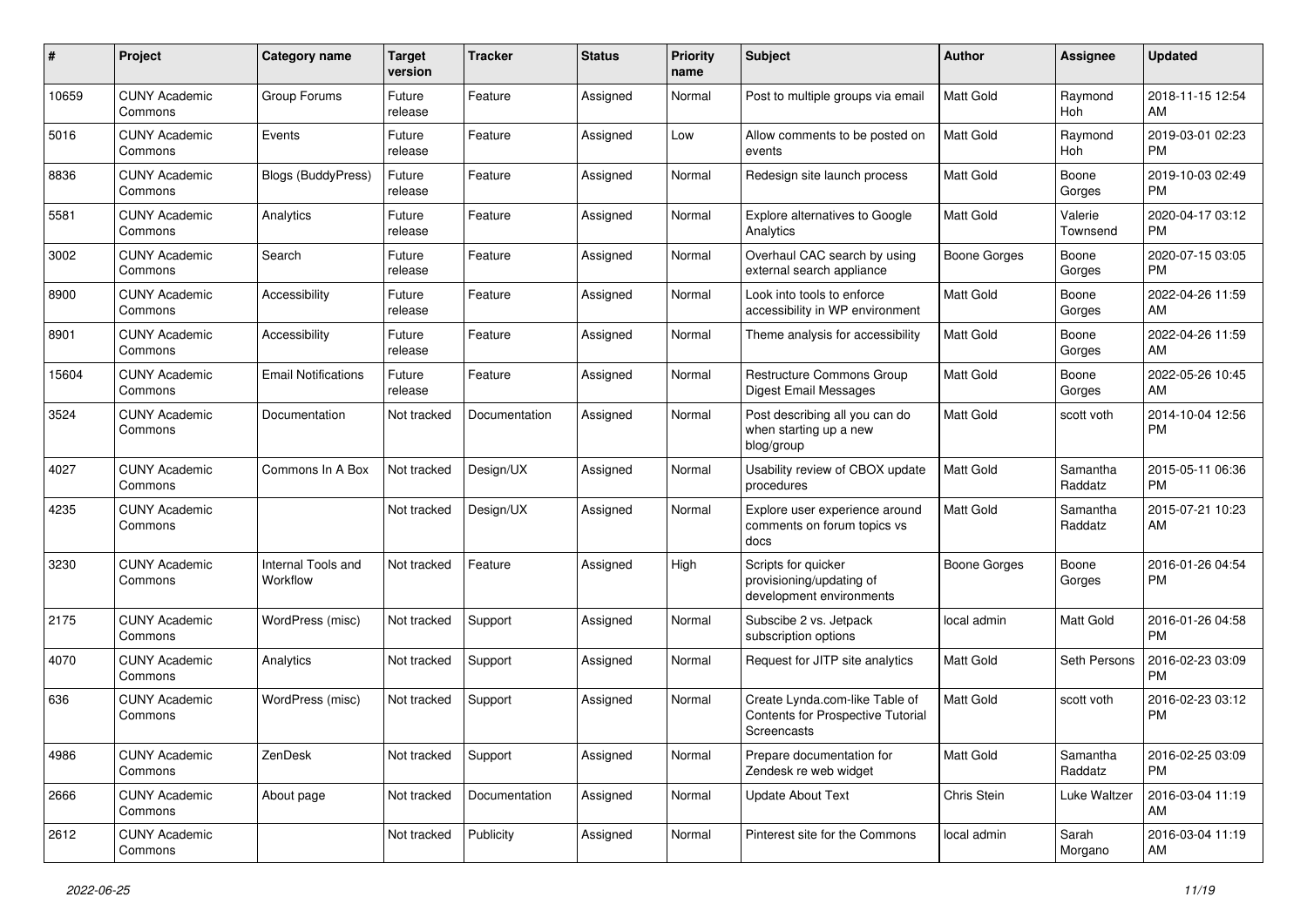| #     | <b>Project</b>                  | <b>Category name</b>    | <b>Target</b><br>version | Tracker       | <b>Status</b> | <b>Priority</b><br>name | <b>Subject</b>                                                                        | <b>Author</b>       | Assignee              | <b>Updated</b>                |
|-------|---------------------------------|-------------------------|--------------------------|---------------|---------------|-------------------------|---------------------------------------------------------------------------------------|---------------------|-----------------------|-------------------------------|
| 6115  | <b>CUNY Academic</b><br>Commons | Publicity               | Not tracked              | Feature       | Assigned      | Normal                  | create digital signage for GC                                                         | Matt Gold           | scott voth            | 2016-10-11 10:09<br><b>PM</b> |
| 6298  | <b>CUNY Academic</b><br>Commons | <b>User Experience</b>  | Not tracked              | Design/UX     | Assigned      | Normal                  | Examine data from survey                                                              | Matt Gold           | Margaret<br>Galvan    | 2016-10-14 12:16<br><b>PM</b> |
| 6671  | <b>CUNY Academic</b><br>Commons | Reply By Email          | Not tracked              | Bug           | Assigned      | Normal                  | 'Post too often" RBE error<br>message                                                 | Matt Gold           | Raymond<br>Hoh        | 2016-11-11 09:55<br>AM        |
| 6995  | <b>CUNY Academic</b><br>Commons | Home Page               | Not tracked              | <b>Bug</b>    | Assigned      | Normal                  | member filter on homepage not<br>working                                              | Matt Gold           | Raymond<br><b>Hoh</b> | 2016-12-11 09:46<br><b>PM</b> |
| 7828  | <b>CUNY Academic</b><br>Commons |                         | Not tracked              | Feature       | Assigned      | Normal                  | Theme Assessment 2017                                                                 | Margaret Galvan     | Margaret<br>Galvan    | 2017-05-02 10:41<br>PM        |
| 8902  | <b>CUNY Academic</b><br>Commons | Design                  | Not tracked              | Feature       | Assigned      | Normal                  | Report back on research on<br><b>BuddyPress themes</b>                                | Matt Gold           | Michael Smith         | 2017-11-10 12:31<br>PM        |
| 8837  | <b>CUNY Academic</b><br>Commons |                         | Not tracked              | Feature       | Assigned      | Normal                  | Create a form to request info from<br>people requesting premium<br>themes and plugins | <b>Matt Gold</b>    | Marilyn<br>Weber      | 2017-11-14 03:35<br><b>PM</b> |
| 8898  | <b>CUNY Academic</b><br>Commons | Social Paper            | Not tracked              | Feature       | Assigned      | Normal                  | Usage data on docs and social<br>paper                                                | Matt Gold           | Matt Gold             | 2017-11-16 11:32<br>AM        |
| 8976  | <b>CUNY Academic</b><br>Commons | Reply By Email          | Not tracked              | Feature       | Assigned      | Normal                  | Package RBE new topics<br>posting?                                                    | Matt Gold           | Raymond<br><b>Hoh</b> | 2017-12-04 02:34<br><b>PM</b> |
| 9015  | <b>CUNY Academic</b><br>Commons | Groups (misc)           | Not tracked              | Outreach      | Assigned      | Normal                  | Email group admins the email<br>addresses of their groups                             | Matt Gold           | Matt Gold             | 2018-01-02 09:54<br>AM        |
| 9941  | <b>CUNY Academic</b><br>Commons | Wiki                    | Not tracked              | Support       | Assigned      | Normal                  | Wiki functionality                                                                    | Matt Gold           | Boone<br>Gorges       | 2018-06-26 10:57<br>AM        |
| 8666  | <b>CUNY Academic</b><br>Commons | Teaching                | Not tracked              | Documentation | Assigned      | Normal                  | Create Teaching on the<br>Commons Resource Page                                       | Matt Gold           | Laurie Hurson         | 2019-09-23 03:16<br>PM        |
| 11517 | <b>CUNY Academic</b><br>Commons |                         | Not tracked              | Feature       | Assigned      | Normal                  | wp-accessibility plugin should not<br>strip 'target=" blank" by default               | Boone Gorges        | Laurie Hurson         | 2019-09-24 09:57<br>AM        |
| 11519 | <b>CUNY Academic</b><br>Commons |                         | Not tracked              | Support       | Assigned      | Normal                  | comment option not appearing                                                          | Marilyn Weber       |                       | 2019-09-24 10:28<br>AM        |
| 12436 | <b>CUNY Academic</b><br>Commons |                         | Not tracked              | <b>Bug</b>    | Assigned      | Normal                  | Nightly system downtime                                                               | <b>Boone Gorges</b> |                       | 2020-08-01 09:30<br>AM        |
| 3506  | <b>CUNY Academic</b><br>Commons | Publicity               | 1.7                      | Publicity     | <b>New</b>    | Normal                  | Prepare 1.7 email messaging                                                           | Micki Kaufman       | Micki<br>Kaufman      | 2014-10-01 12:36<br><b>PM</b> |
| 3509  | <b>CUNY Academic</b><br>Commons | Publicity               | 1.7                      | Publicity     | <b>New</b>    | Normal                  | Create 1.7 digital signage imagery                                                    | Micki Kaufman       | Marilyn<br>Weber      | 2014-10-01 12:40<br><b>PM</b> |
| 11496 | <b>CUNY Academic</b><br>Commons | <b>Public Portfolio</b> | 1.15.2                   | Support       | <b>New</b>    | Normal                  | Replace Twitter Icon on Member<br>Portfolio page                                      | scott voth          | Boone<br>Gorges       | 2019-06-06 01:03<br>PM        |
| 13457 | <b>CUNY Academic</b><br>Commons | Group Forums            | 2.0.2                    | Bug           | <b>New</b>    | High                    | Forum post not sending<br>notifications                                               | Filipa Calado       | Raymond<br>Hoh        | 2022-06-14 11:36<br>AM        |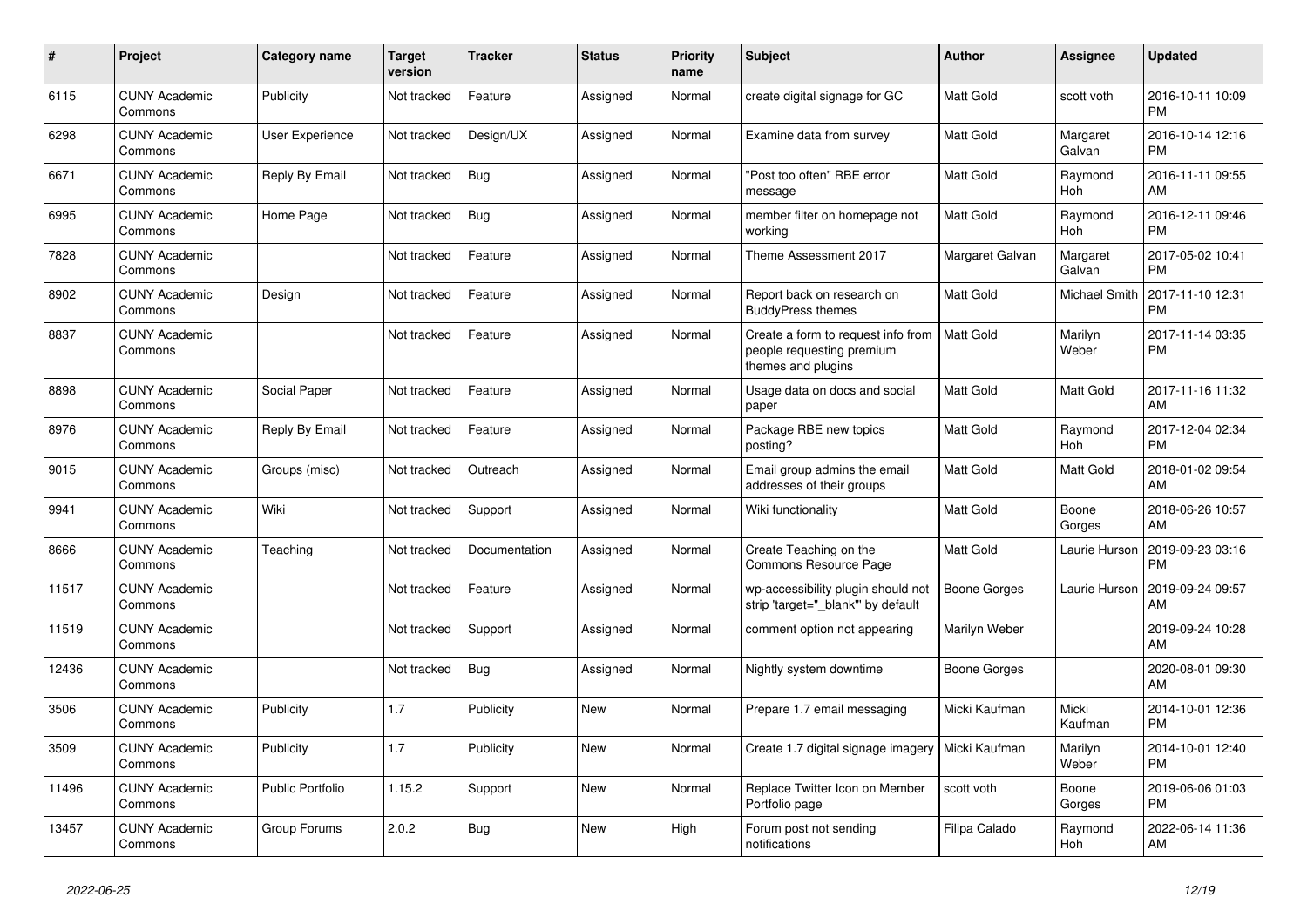| #     | Project                         | <b>Category name</b>           | Target<br>version | <b>Tracker</b> | <b>Status</b> | <b>Priority</b><br>name | <b>Subject</b>                                                       | Author                  | <b>Assignee</b>   | <b>Updated</b>                |
|-------|---------------------------------|--------------------------------|-------------------|----------------|---------------|-------------------------|----------------------------------------------------------------------|-------------------------|-------------------|-------------------------------|
| 16199 | <b>CUNY Academic</b><br>Commons | Directories                    | 2.0.2             | <b>Bug</b>     | <b>New</b>    | Normal                  | Removed "Semester" Filter from<br><b>Courses Directory</b>           | Laurie Hurson           | Boone<br>Gorges   | 2022-06-14 11:36<br>AM        |
| 11968 | JustPublics@365<br>MediaCamp    |                                |                   | Feature        | <b>New</b>    | Normal                  | Nanoscience Retractable Display<br>Unit                              | Donald Cherry           | Bonnie<br>Eissner | 2021-02-19 08:50<br>AM        |
| 14792 | <b>CUNY Academic</b><br>Commons |                                |                   | <b>Bug</b>     | <b>New</b>    | Normal                  | Inconsistent email notifications<br>from gravity forms               | Raffi<br>Khatchadourian |                   | 2021-10-04 01:50<br><b>PM</b> |
| 14936 | <b>CUNY Academic</b><br>Commons |                                |                   | <b>Bug</b>     | New           | Normal                  | Commons websites blocked by<br>SPS campus network                    | Laurie Hurson           |                   | 2021-11-03 03:57<br><b>PM</b> |
| 14940 | <b>CUNY Academic</b><br>Commons |                                |                   | <b>Bug</b>     | <b>New</b>    | Normal                  | Discrepancy between Commons<br>profile "sites" and actual # of sites | Laurie Hurson           |                   | 2021-11-08 11:09<br>AM        |
| 14908 | <b>CUNY Academic</b><br>Commons | Performance                    |                   | Bug            | <b>New</b>    | Normal                  | Stale object cache on cdev                                           | Raymond Hoh             | Boone<br>Gorges   | 2021-12-07 09:45<br>AM        |
| 15045 | <b>CUNY Academic</b><br>Commons |                                |                   | Support        | <b>New</b>    | Normal                  | no result for KCeL in the search<br>box on the commons               | Marilyn Weber           |                   | 2021-12-10 11:29<br>AM        |
| 15565 | <b>CUNY Academic</b><br>Commons |                                |                   | Support        | New           | Normal                  | Events - send updates to an email<br>listserv                        | <b>Marilyn Weber</b>    |                   | 2022-03-10 01:06<br><b>PM</b> |
| 15757 | <b>CUNY Academic</b><br>Commons |                                |                   | Bug            | <b>New</b>    | Normal                  | Members # do not match                                               | Laurie Hurson           |                   | 2022-03-30 04:52<br><b>PM</b> |
| 15767 | <b>CUNY Academic</b><br>Commons | WordPress (misc)               |                   | Support        | <b>New</b>    | Normal                  | Site loading slowly                                                  | scott voth              | Boone<br>Gorges   | 2022-04-04 08:56<br><b>PM</b> |
| 15685 | <b>CUNY Academic</b><br>Commons |                                |                   | Support        | <b>New</b>    | High                    | problem with chrome?                                                 | Marilyn Weber           |                   | 2022-04-25 03:40<br><b>PM</b> |
| 16177 | <b>CUNY Academic</b><br>Commons | Reply By Email                 |                   | <b>Bug</b>     | <b>New</b>    | Normal                  | Switch to Inbound mode for RBE                                       | Raymond Hoh             | Raymond<br>Hoh    | 2022-05-30 04:32<br><b>PM</b> |
| 16255 | <b>CUNY Academic</b><br>Commons | WordPress (misc)               |                   | Bug            | <b>New</b>    | Normal                  | Need to define 'MULTISITE'<br>constant in wp-config.php              | Raymond Hoh             |                   | 2022-06-19 09:31<br>AM        |
| 16294 | <b>CUNY Academic</b><br>Commons |                                |                   | <b>Bug</b>     | <b>New</b>    | Urgent                  | CAC is down                                                          | Raffi<br>Khatchadourian |                   | 2022-06-24 02:36<br><b>PM</b> |
| 15883 | <b>CUNY Academic</b><br>Commons |                                | 2.1.0             | Feature        | <b>New</b>    | Normal                  | Release BPGES update                                                 | Boone Gorges            | Boone<br>Gorges   | 2022-05-26 10:39<br>AM        |
| 13891 | <b>CUNY Academic</b><br>Commons | Internal Tools and<br>Workflow | 2.1.0             | Feature        | <b>New</b>    | Normal                  | Migrate automated linting to<br>GitHub Actions                       | Boone Gorges            | Jeremy Felt       | 2022-05-26 10:45<br>AM        |
| 15194 | <b>CUNY Academic</b><br>Commons | Internal Tools and<br>Workflow | 2.1.0             | Feature        | <b>New</b>    | Normal                  | PHPCS sniff for un-restored<br>switch_to_blog() calls                | Boone Gorges            | Jeremy Felt       | 2022-05-26 10:45<br>AM        |
| 10439 | <b>CUNY Academic</b><br>Commons | Design                         | 2.1.0             | Design/UX      | New           | Normal                  | <b>Create Style Guide for Commons</b>                                | Sonja Leix              | Sara Cannon       | 2022-06-23 06:20<br><b>PM</b> |
| 3048  | <b>CUNY Academic</b><br>Commons | <b>Public Portfolio</b>        | Future<br>release | Feature        | <b>New</b>    | Low                     | Images for rich text profile fields                                  | <b>Boone Gorges</b>     | Boone<br>Gorges   | 2014-02-19 12:56<br><b>PM</b> |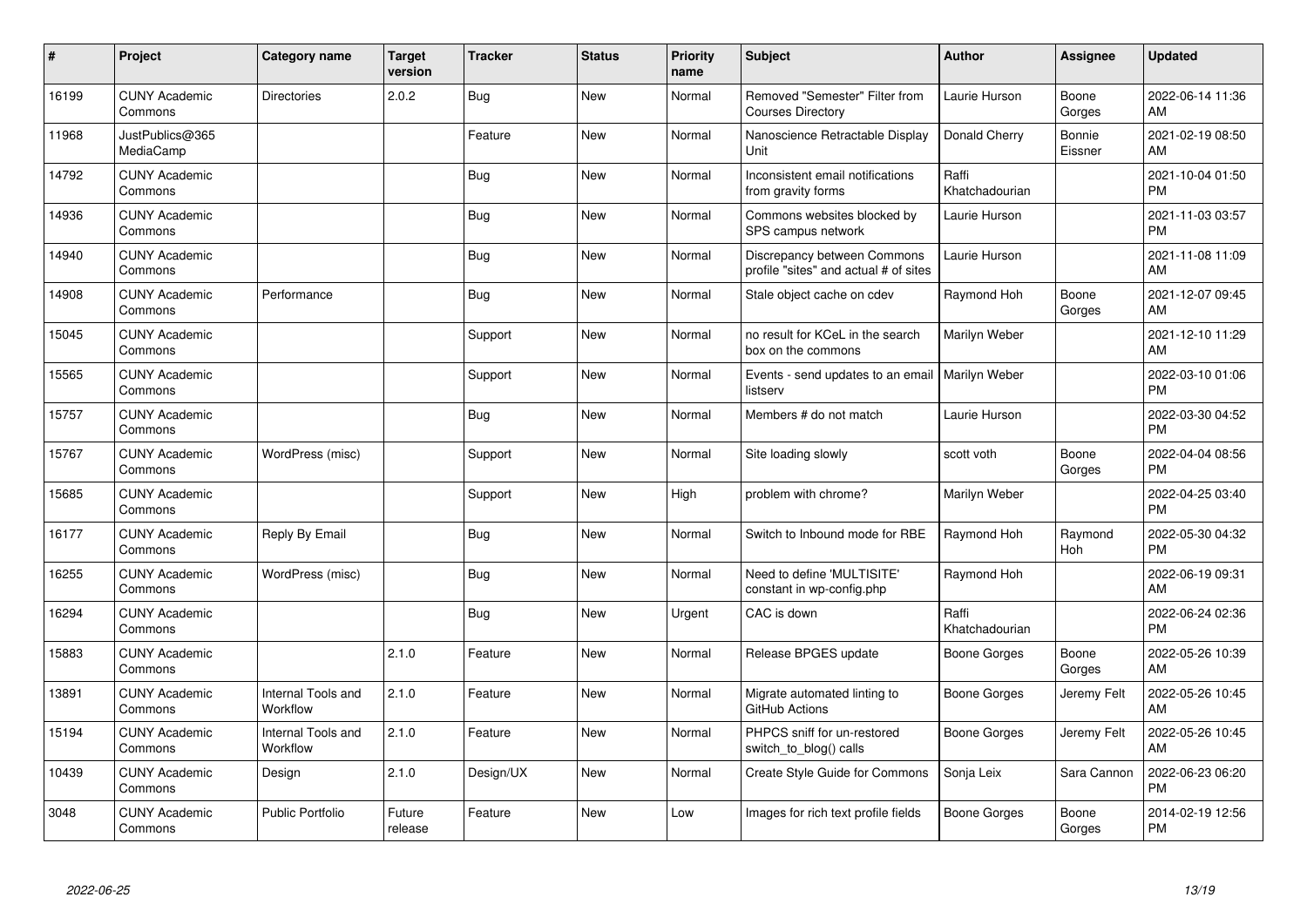| #    | Project                         | <b>Category name</b>     | <b>Target</b><br>version | <b>Tracker</b> | <b>Status</b> | <b>Priority</b><br>name | Subject                                                                                                                                                               | Author                  | <b>Assignee</b>     | <b>Updated</b>                |
|------|---------------------------------|--------------------------|--------------------------|----------------|---------------|-------------------------|-----------------------------------------------------------------------------------------------------------------------------------------------------------------------|-------------------------|---------------------|-------------------------------|
| 3691 | <b>CUNY Academic</b><br>Commons | <b>WordPress Plugins</b> | Future<br>release        | Bug            | New           | Normal                  | <b>WPMU Domain Mapping</b><br>Debugging on cdev                                                                                                                       | Raymond Hoh             | Matt Gold           | 2014-12-12 09:04<br>AM        |
| 364  | <b>CUNY Academic</b><br>Commons | <b>WordPress Plugins</b> | Future<br>release        | Feature        | New           | Normal                  | <b>Bulletin Board</b>                                                                                                                                                 | <b>Matt Gold</b>        |                     | 2015-01-05 08:50<br><b>PM</b> |
| 2753 | <b>CUNY Academic</b><br>Commons | <b>Public Portfolio</b>  | Future<br>release        | Feature        | New           | Normal                  | Create actual actual tagification in<br>academic interests and other<br>fields                                                                                        | Micki Kaufman           | Boone<br>Gorges     | 2015-01-05 08:52<br><b>PM</b> |
| 3059 | <b>CUNY Academic</b><br>Commons | Group Forums             | Future<br>release        | Design/UX      | New           | Normal                  | Forum Post Permissable Content<br><b>Explanatory Text</b>                                                                                                             | Chris Stein             | Chris Stein         | 2015-04-02 11:27<br>AM        |
| 4222 | <b>CUNY Academic</b><br>Commons | User Experience          | Future<br>release        | Design/UX      | New           | Normal                  | Add information to 'Delete<br>Account' page                                                                                                                           | Samantha Raddatz        | scott voth          | 2015-06-26 11:35<br>AM        |
| 4225 | <b>CUNY Academic</b><br>Commons | <b>DiRT</b> Integration  | Future<br>release        | Design/UX      | New           | Normal                  | Add information to DIRT page (in<br>Create a Group)                                                                                                                   | Samantha Raddatz        | <b>Matt Gold</b>    | 2015-06-26 03:14<br><b>PM</b> |
| 4253 | <b>CUNY Academic</b><br>Commons | <b>Public Portfolio</b>  | Future<br>release        | Design/UX      | New           | Normal                  | Encourage users to add portfolio<br>content                                                                                                                           | Samantha Raddatz        | Samantha<br>Raddatz | 2015-07-07 11:32<br>AM        |
| 4535 | <b>CUNY Academic</b><br>Commons | My Commons               | Future<br>release        | <b>Bug</b>     | New           | Low                     | My Commons filter issue                                                                                                                                               | scott voth              | Raymond<br>Hoh      | 2015-09-01 11:17<br>AM        |
| 4226 | <b>CUNY Academic</b><br>Commons | <b>BuddyPress Docs</b>   | Future<br>release        | Design/UX      | New           | Normal                  | Add option to connect a Doc with<br>a Group                                                                                                                           | Samantha Raddatz        | Samantha<br>Raddatz | 2015-09-09 04:08<br><b>PM</b> |
| 4592 | <b>CUNY Academic</b><br>Commons | Events                   | Future<br>release        | Design/UX      | New           | Normal                  | Event Creation - Venue Dropdown   Samantha Raddatz<br>Slow                                                                                                            |                         | Boone<br>Gorges     | 2015-09-14 04:56<br><b>PM</b> |
| 4622 | <b>CUNY Academic</b><br>Commons | <b>Public Portfolio</b>  | Future<br>release        | Design/UX      | New           | Normal                  | Profile Visibility Settings                                                                                                                                           | Samantha Raddatz        | Samantha<br>Raddatz | 2015-09-21 12:18<br><b>PM</b> |
| 308  | <b>CUNY Academic</b><br>Commons | Registration             | Future<br>release        | Feature        | New           | Normal                  | Group recommendations for<br>signup process                                                                                                                           | Boone Gorges            | Samantha<br>Raddatz | 2015-11-09 05:07<br><b>PM</b> |
| 1166 | <b>CUNY Academic</b><br>Commons | <b>Email Invitations</b> | Future<br>release        | Feature        | <b>New</b>    | Low                     | Better organizational tools for<br>Sent Invites                                                                                                                       | Boone Gorges            | Boone<br>Gorges     | 2015-11-09 06:02<br><b>PM</b> |
| 1167 | <b>CUNY Academic</b><br>Commons | <b>Email Invitations</b> | Future<br>release        | Feature        | New           | Low                     | Allow email invitations to be<br>resent                                                                                                                               | <b>Boone Gorges</b>     | Boone<br>Gorges     | 2015-11-12 12:53<br>AM        |
| 5183 | <b>CUNY Academic</b><br>Commons | Social Paper             | Future<br>release        | Design/UX      | New           | Normal                  | Creating a new paper when<br>viewing an existing paper                                                                                                                | Raffi<br>Khatchadourian | Samantha<br>Raddatz | 2016-02-02 12:09<br><b>PM</b> |
| 5052 | <b>CUNY Academic</b><br>Commons | Social Paper             | Future<br>release        | Feature        | New           | Low                     | Sentence by sentence or line by<br>line comments (SP suggestion #3)                                                                                                   | Marilyn Weber           | Boone<br>Gorges     | 2016-02-11 10:24<br><b>PM</b> |
| 5058 | <b>CUNY Academic</b><br>Commons | Social Paper             | Future<br>release        | Feature        | New           | Low                     | Can there be a clearer signal that   Marilyn Weber<br>even when comments have<br>already been made you add<br>comments by clicking on the side?<br>(SP suggestion #5) |                         | Samantha<br>Raddatz | 2016-02-11 10:24<br>PM        |
| 5205 | <b>CUNY Academic</b><br>Commons | Social Paper             | Future<br>release        | Feature        | New           | Normal                  | Social Paper folders                                                                                                                                                  | Marilyn Weber           |                     | 2016-02-11 10:24<br><b>PM</b> |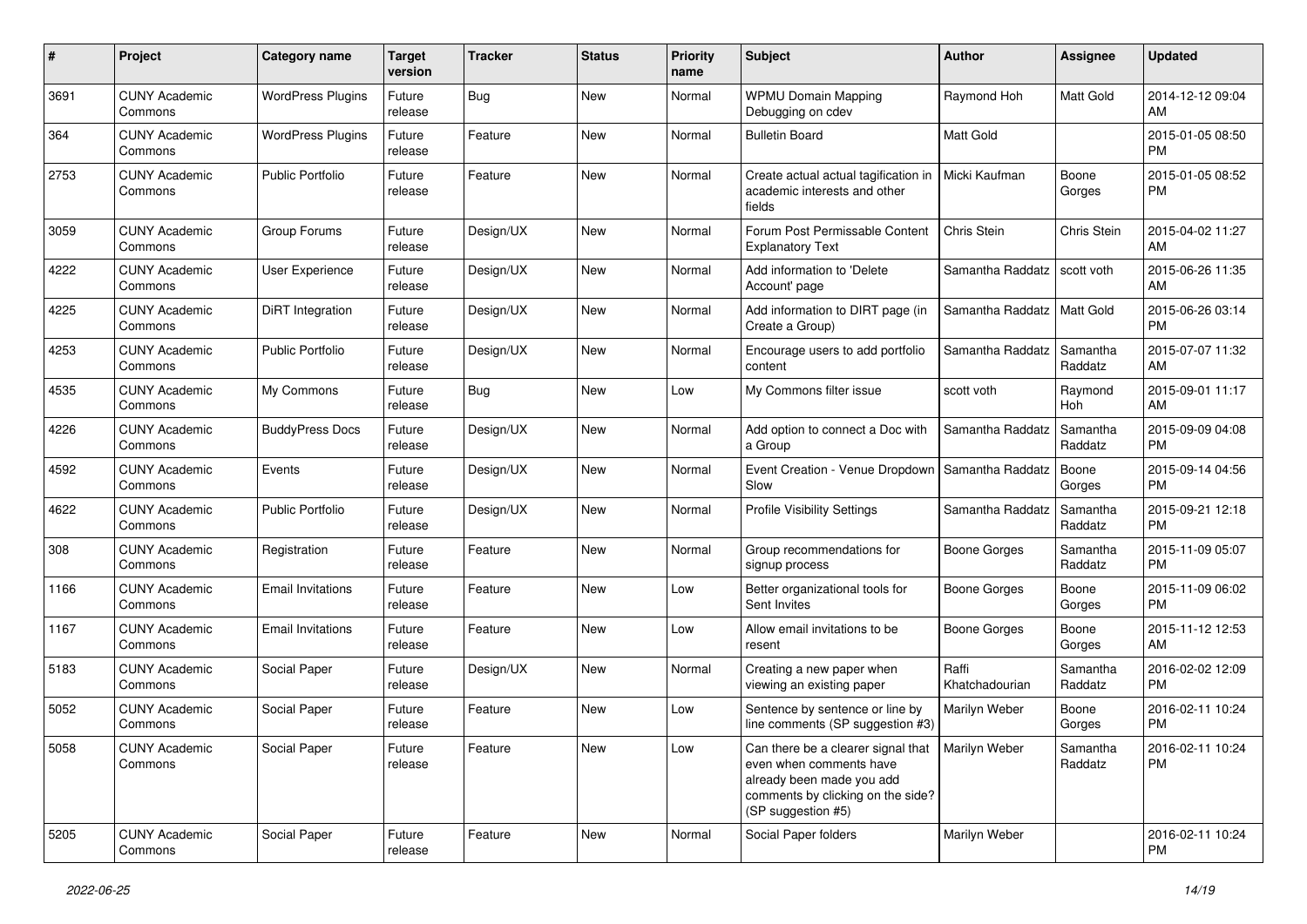| #    | <b>Project</b>                  | <b>Category name</b>      | <b>Target</b><br>version | <b>Tracker</b> | <b>Status</b> | <b>Priority</b><br>name | <b>Subject</b>                                                                            | <b>Author</b>           | <b>Assignee</b>     | <b>Updated</b>                |
|------|---------------------------------|---------------------------|--------------------------|----------------|---------------|-------------------------|-------------------------------------------------------------------------------------------|-------------------------|---------------------|-------------------------------|
| 5282 | <b>CUNY Academic</b><br>Commons | Social Paper              | Future<br>release        | Bug            | <b>New</b>    | Normal                  | Replying via email directs to<br>paper but not individual comment.                        | Marilyn Weber           | Raymond<br>Hoh      | 2016-03-02 01:48<br><b>PM</b> |
| 5397 | <b>CUNY Academic</b><br>Commons | Social Paper              | Future<br>release        | Feature        | <b>New</b>    | Normal                  | frustrating to have to<br>enable/disable in SP                                            | Marilyn Weber           | Samantha<br>Raddatz | 2016-04-20 03:39<br><b>PM</b> |
| 5053 | <b>CUNY Academic</b><br>Commons | Social Paper              | Future<br>release        | Feature        | New           | Low                     | Scrollable menu to add readers<br>(SP suggestion #4)                                      | Marilyn Weber           | Samantha<br>Raddatz | 2016-04-21 05:21<br><b>PM</b> |
| 5488 | <b>CUNY Academic</b><br>Commons | Social Paper              | Future<br>release        | Bug            | <b>New</b>    | Normal                  | Add a "last edited by" field to<br>Social Paper group directories                         | Boone Gorges            |                     | 2016-04-21 10:05<br><b>PM</b> |
| 5489 | <b>CUNY Academic</b><br>Commons | Social Paper              | Future<br>release        | Feature        | <b>New</b>    | Normal                  | Asc/desc sorting for Social Paper<br>directories                                          | <b>Boone Gorges</b>     |                     | 2016-04-21 10:06<br><b>PM</b> |
| 6078 | <b>CUNY Academic</b><br>Commons | <b>Blogs (BuddyPress)</b> | Future<br>release        | Feature        | <b>New</b>    | Normal                  | <b>Explore Adding Network Blog</b><br>Metadata Plugin                                     | Luke Waltzer            | Luke Waltzer        | 2016-10-11 10:29<br><b>PM</b> |
| 5182 | <b>CUNY Academic</b><br>Commons | Social Paper              | Future<br>release        | Design/UX      | <b>New</b>    | Normal                  | "Publishing" a private paper on<br>social paper?                                          | Raffi<br>Khatchadourian | Boone<br>Gorges     | 2016-10-13 04:12<br><b>PM</b> |
| 6332 | <b>CUNY Academic</b><br>Commons | WordPress (misc)          | Future<br>release        | Feature        | <b>New</b>    | Normal                  | Allow uploaded files to be marked<br>as private in an ad hoc way                          | Boone Gorges            |                     | 2016-10-17 11:41<br><b>PM</b> |
| 6389 | <b>CUNY Academic</b><br>Commons | <b>BuddyPress Docs</b>    | Future<br>release        | Feature        | <b>New</b>    | Low                     | Make Discussion Area Visible<br>When Editing a Doc                                        | Luke Waltzer            | Boone<br>Gorges     | 2016-10-21 04:16<br><b>PM</b> |
| 5199 | <b>CUNY Academic</b><br>Commons | Social Paper              | Future<br>release        | Feature        | <b>New</b>    | Normal                  | add tables to the SP editor                                                               | Marilyn Weber           |                     | 2016-10-24 11:27<br>AM        |
| 6749 | <b>CUNY Academic</b><br>Commons | Events                    | Future<br>release        | Bug            | <b>New</b>    | Low                     | BPEO iCal request can trigger<br>very large number of DB queries                          | Boone Gorges            | Raymond<br>Hoh      | 2016-11-15 10:09<br><b>PM</b> |
| 6755 | <b>CUNY Academic</b><br>Commons | WordPress (misc)          | Future<br>release        | <b>Bug</b>     | <b>New</b>    | Normal                  | Cannot Deactivate Plugin                                                                  | Laura Kane              |                     | 2016-11-16 01:12<br><b>PM</b> |
| 7624 | <b>CUNY Academic</b><br>Commons | BuddyPress (misc)         | Future<br>release        | Design/UX      | <b>New</b>    | Normal                  | <b>BP</b> Notifications                                                                   | Luke Waltzer            | Paige Dupont        | 2017-02-08 10:43<br><b>PM</b> |
| 4481 | <b>CUNY Academic</b><br>Commons | Events                    | Future<br>release        | Feature        | <b>New</b>    | Normal                  | Group admins/mods should have<br>the ability to unlink an event from<br>the group         | Boone Gorges            | Boone<br>Gorges     | 2017-04-24 03:53<br><b>PM</b> |
| 8211 | <b>CUNY Academic</b><br>Commons | <b>WordPress Themes</b>   | Future<br>release        | Feature        | New           | Normal                  | Theme Suggestions: Material<br>Design-Inspired Themes                                     | Margaret Galvan         | Margaret<br>Galvan  | 2017-08-07 02:48<br><b>PM</b> |
| 8498 | <b>CUNY Academic</b><br>Commons | <b>WordPress Plugins</b>  | Future<br>release        | Feature        | <b>New</b>    | Low                     | <b>Gravity Forms Email Users</b>                                                          | Raffi<br>Khatchadourian | Matt Gold           | 2017-10-13 12:58<br><b>PM</b> |
| 3580 | <b>CUNY Academic</b><br>Commons | Group Blogs               | Future<br>release        | Feature        | <b>New</b>    | Normal                  | Multiple blogs per group                                                                  | Boone Gorges            | Boone<br>Gorges     | 2018-02-20 02:02<br><b>PM</b> |
| 7022 | <b>CUNY Academic</b><br>Commons | Announcements             | Future<br>release        | Bug            | <b>New</b>    | Normal                  | Sitewide announcements should<br>be displayed on, and dismissable<br>from, mapped domains | <b>Boone Gorges</b>     | Boone<br>Gorges     | 2018-03-22 10:18<br>AM        |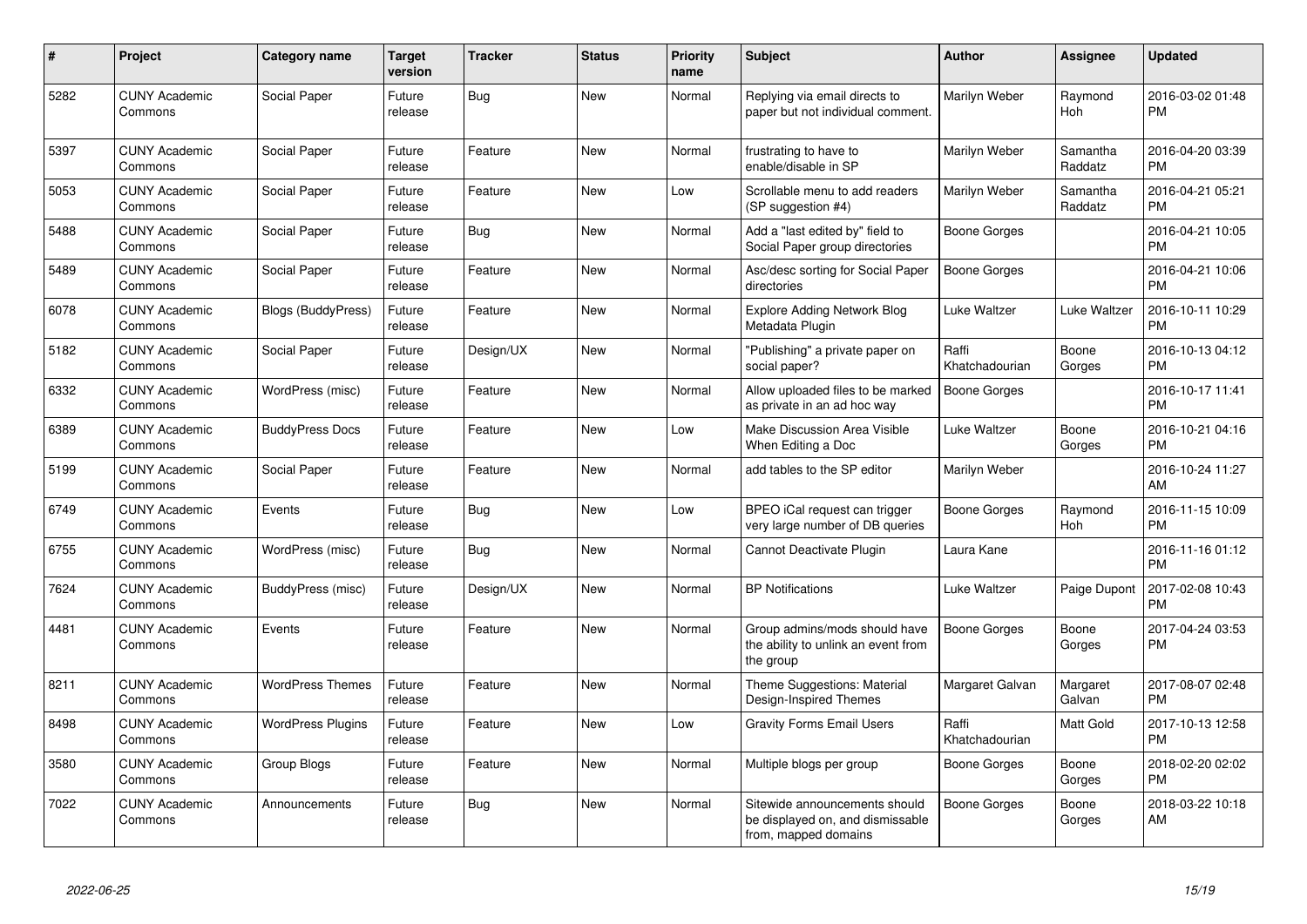| $\#$  | Project                         | <b>Category name</b>       | <b>Target</b><br>version | <b>Tracker</b> | <b>Status</b> | <b>Priority</b><br>name | Subject                                                                                                      | Author              | <b>Assignee</b>     | <b>Updated</b>                |
|-------|---------------------------------|----------------------------|--------------------------|----------------|---------------|-------------------------|--------------------------------------------------------------------------------------------------------------|---------------------|---------------------|-------------------------------|
| 7663  | <b>CUNY Academic</b><br>Commons | Social Paper               | Future<br>release        | <b>Bug</b>     | New           | Normal                  | Social Paper notifications not<br>formatted correctly on secondary<br>sites                                  | <b>Boone Gorges</b> | Boone<br>Gorges     | 2018-04-16 03:52<br>PM        |
| 7981  | <b>CUNY Academic</b><br>Commons | Social Paper               | Future<br>release        | <b>Bug</b>     | <b>New</b>    | Normal                  | Social Paper comments should<br>not go to spam                                                               | Luke Waltzer        | Boone<br>Gorges     | 2018-04-16 03:52<br>PM        |
| 5992  | <b>CUNY Academic</b><br>Commons | <b>Email Notifications</b> | Future<br>release        | Feature        | New           | Normal                  | Changing the From line of<br>autogenerated blog emails                                                       | Marilyn Weber       |                     | 2018-09-27 05:19<br><b>PM</b> |
| 9926  | <b>CUNY Academic</b><br>Commons | <b>WordPress Plugins</b>   | Future<br>release        | <b>Bug</b>     | New           | Normal                  | twitter-mentions-as-comments<br>cron jobs can run long                                                       | <b>Boone Gorges</b> | Boone<br>Gorges     | 2018-10-24 12:34<br>РM        |
| 11024 | <b>CUNY Academic</b><br>Commons | WordPress (misc)           | Future<br>release        | <b>Bug</b>     | New           | Normal                  | Subsites should not show "you<br>should update your .htaccess<br>now" notice after permalink<br>setting save | <b>Boone Gorges</b> |                     | 2019-01-28 01:35<br><b>PM</b> |
| 9720  | <b>CUNY Academic</b><br>Commons | Authentication             | Future<br>release        | Feature        | New           | Normal                  | The Commons should be an<br>oAuth provider                                                                   | <b>Boone Gorges</b> |                     | 2019-03-01 02:04<br>РM        |
| 4635  | <b>CUNY Academic</b><br>Commons | Authentication             | Future<br>release        | Feature        | <b>New</b>    | Normal                  | Allow non-WP authentication                                                                                  | <b>Boone Gorges</b> | Sonja Leix          | 2019-03-01 02:05<br><b>PM</b> |
| 11392 | <b>CUNY Academic</b><br>Commons |                            | Future<br>release        | <b>Bug</b>     | New           | Normal                  | Migrate users away from<br><b>StatPress</b>                                                                  | <b>Boone Gorges</b> |                     | 2019-04-23 03:53<br><b>PM</b> |
| 11531 | <b>CUNY Academic</b><br>Commons | Events                     | Future<br>release        | Feature        | New           | Normal                  | Main Events calendar should<br>include non-public events that<br>user has access to                          | scott voth          | Boone<br>Gorges     | 2019-06-11 10:00<br>AM        |
| 11834 | <b>CUNY Academic</b><br>Commons | <b>Group Files</b>         | Future<br>release        | Feature        | <b>New</b>    | Normal                  | Improved tools for managing<br>group file folders                                                            | <b>Boone Gorges</b> | Sonja Leix          | 2019-09-06 03:55<br><b>PM</b> |
| 5050  | <b>CUNY Academic</b><br>Commons | Social Paper               | Future<br>release        | Feature        | New           | Low                     | Making comments visible in SP<br>editing mode (SP suggestion #1)                                             | Marilyn Weber       | Samantha<br>Raddatz | 2019-09-17 11:10<br>PМ        |
| 11860 | <b>CUNY Academic</b><br>Commons | Registration               | Future<br>release        | Feature        | <b>New</b>    | Normal                  | <b>Ensure Students Are Aware They</b><br>Can Use Aliases At Registration                                     | scott voth          |                     | 2019-09-24 08:46<br>AM        |
| 11789 | <b>CUNY Academic</b><br>Commons | Courses                    | Future<br>release        | Feature        | New           | Normal                  | Ability to remove item from<br>Courses list                                                                  | Laurie Hurson       | Sonja Leix          | 2019-09-24 12:28<br><b>PM</b> |
| 12091 | <b>CUNY Academic</b><br>Commons | Group Files                | Future<br>release        | Feature        | New           | Normal                  | Improved pre-upload file<br>validation for bp-group-documents                                                | <b>Boone Gorges</b> | Boone<br>Gorges     | 2019-11-14 01:21<br><b>PM</b> |
| 12573 | <b>CUNY Academic</b><br>Commons | <b>WordPress Plugins</b>   | Future<br>release        | Bug            | New           | Normal                  | <b>CommentPress Core Issues</b>                                                                              | scott voth          |                     | 2020-03-24 04:32<br><b>PM</b> |
| 10354 | <b>CUNY Academic</b><br>Commons | Public Portfolio           | Future<br>release        | Feature        | New           | Normal                  | Opt out of Having a Profile Page                                                                             | scott voth          | Chris Stein         | 2020-05-12 10:43<br>AM        |
| 13048 | <b>CUNY Academic</b><br>Commons | Shortcodes and<br>embeds   | Future<br>release        | Feature        | New           | Normal                  | Jupyter Notebooks support                                                                                    | <b>Boone Gorges</b> |                     | 2020-07-14 11:46<br>AM        |
| 13370 | <b>CUNY Academic</b><br>Commons | Group Library              | Future<br>release        | Feature        | New           | Normal                  | Library bulk deletion and folder<br>editing                                                                  | Colin McDonald      | Boone<br>Gorges     | 2020-10-13 10:41<br>AM        |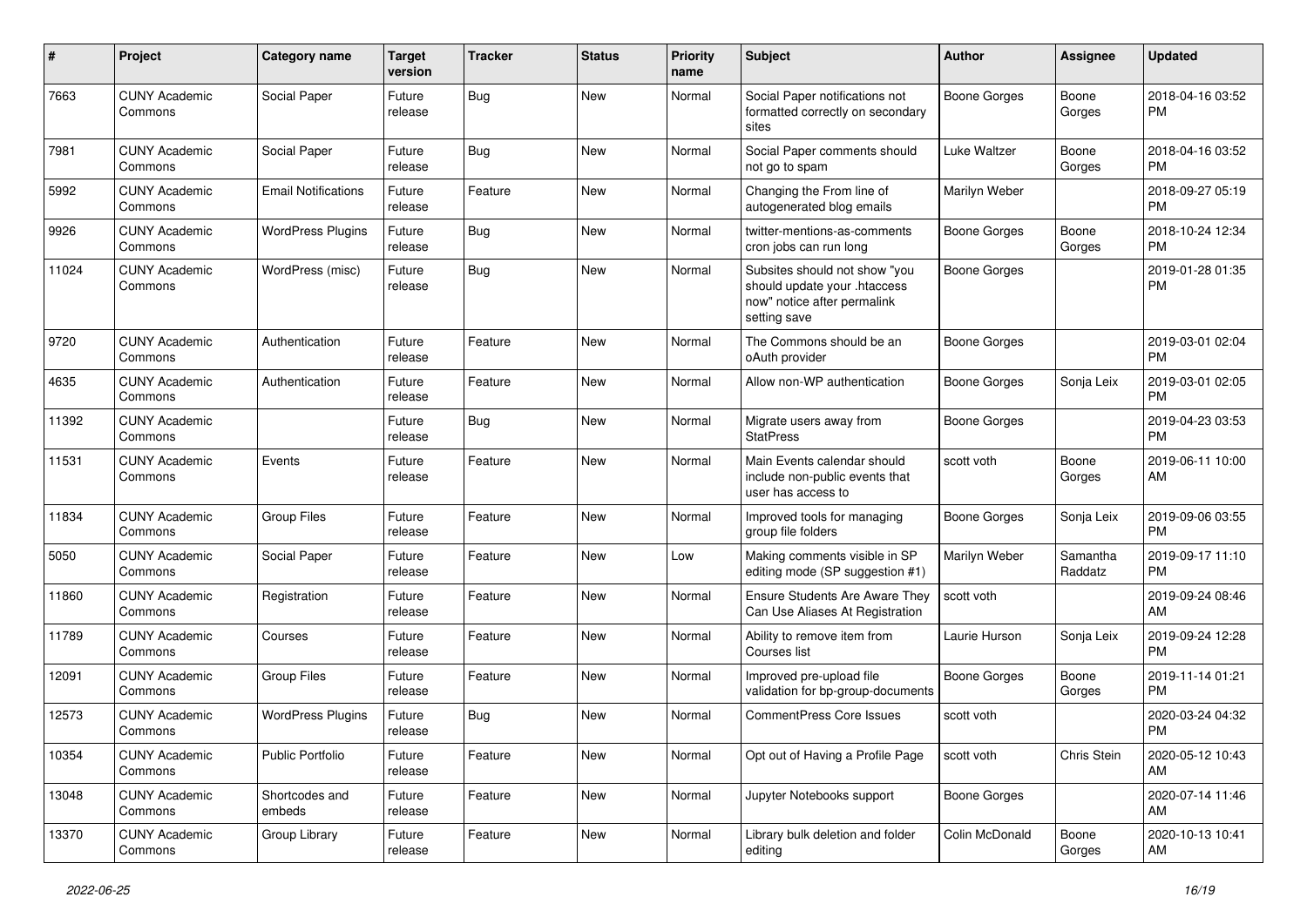| #     | Project                         | <b>Category name</b>        | <b>Target</b><br>version | <b>Tracker</b> | <b>Status</b> | <b>Priority</b><br>name | <b>Subject</b>                                                                                | Author              | Assignee          | <b>Updated</b>                |
|-------|---------------------------------|-----------------------------|--------------------------|----------------|---------------|-------------------------|-----------------------------------------------------------------------------------------------|---------------------|-------------------|-------------------------------|
| 13466 | <b>CUNY Academic</b><br>Commons | Cavalcade                   | Future<br>release        | Feature        | <b>New</b>    | Normal                  | Automated cleanup for duplicate<br>Cavalcade tasks                                            | <b>Boone Gorges</b> | Boone<br>Gorges   | 2020-10-13 05:24<br><b>PM</b> |
| 14496 | <b>CUNY Academic</b><br>Commons | Domain Mapping              | Future<br>release        | Bug            | <b>New</b>    | Normal                  | Mapped domain SSO uses<br>third-party cookies                                                 | Raymond Hoh         | Raymond<br>Hoh    | 2021-05-24 04:03<br><b>PM</b> |
| 12042 | <b>CUNY Academic</b><br>Commons | <b>Email Notifications</b>  | Future<br>release        | Feature        | <b>New</b>    | Normal                  | Improved error logging for BPGES<br>send queue                                                | <b>Boone Gorges</b> | Boone<br>Gorges   | 2021-11-19 12:25<br><b>PM</b> |
| 13358 | <b>CUNY Academic</b><br>Commons | Group Forums                | Future<br>release        | Feature        | <b>New</b>    | Normal                  | Improved UI for group forum<br>threading settings                                             | Boone Gorges        | Raymond<br>Hoh    | 2021-11-19 12:27<br><b>PM</b> |
| 13199 | <b>CUNY Academic</b><br>Commons | Group Forums                | Future<br>release        | Feature        | <b>New</b>    | Normal                  | Favoring Groups over bbPress<br>plugin                                                        | Colin McDonald      | Colin<br>McDonald | 2021-11-19 12:28<br><b>PM</b> |
| 14309 | <b>CUNY Academic</b><br>Commons | Group Library               | Future<br>release        | Feature        | <b>New</b>    | Normal                  | Better handling of<br>bp_group_document file<br>download attempts when file is<br>not present | <b>Boone Gorges</b> | Boone<br>Gorges   | 2021-11-19 12:28<br><b>PM</b> |
| 13650 | <b>CUNY Academic</b><br>Commons | Group Library               | Future<br>release        | Feature        | <b>New</b>    | Normal                  | Forum Attachments in Group<br>Library                                                         | Laurie Hurson       |                   | 2021-11-19 12:30<br><b>PM</b> |
| 10580 | <b>CUNY Academic</b><br>Commons | Information<br>Architecture | Future<br>release        | Design/UX      | <b>New</b>    | Normal                  | Primary nav item review                                                                       | Boone Gorges        | Sara Cannon       | 2021-11-19 12:37<br><b>PM</b> |
| 13331 | <b>CUNY Academic</b><br>Commons | Site cloning                | Future<br>release        | Bug            | <b>New</b>    | Normal                  | Combine Site Template and<br>Clone operations                                                 | <b>Boone Gorges</b> | Jeremy Felt       | 2021-11-19 12:39<br><b>PM</b> |
| 13835 | <b>CUNY Academic</b><br>Commons | WordPress (misc)            | Future<br>release        | Feature        | <b>New</b>    | Normal                  | Allow OneSearch widget to have<br>'CUNY' as campus                                            | <b>Boone Gorges</b> | Boone<br>Gorges   | 2021-11-19 12:39<br><b>PM</b> |
| 10226 | <b>CUNY Academic</b><br>Commons | Courses                     | Future<br>release        | Feature        | <b>New</b>    | Normal                  | Add "My Courses" to drop down<br>list                                                         | scott voth          | Boone<br>Gorges   | 2021-11-19 12:42<br><b>PM</b> |
| 14987 | <b>CUNY Academic</b><br>Commons | <b>WordPress Plugins</b>    | Future<br>release        | Bug            | <b>New</b>    | Normal                  | Elementor update causes<br>database freeze-up                                                 | Boone Gorges        | Boone<br>Gorges   | 2021-11-29 12:02<br><b>PM</b> |
| 14184 | <b>CUNY Academic</b><br>Commons | <b>Public Portfolio</b>     | Future<br>release        | Feature        | New           | Normal                  | Centralized mechanism for storing<br>Campus affiliations                                      | Boone Gorges        | Boone<br>Gorges   | 2022-01-04 11:35<br>AM        |
| 8835  | <b>CUNY Academic</b><br>Commons | <b>Blogs (BuddyPress)</b>   | Future<br>release        | Feature        | <b>New</b>    | Normal                  | Extend cuny.is shortlinks to sites                                                            | Luke Waltzer        | Boone<br>Gorges   | 2022-04-26 11:59<br>AM        |
| 11243 | <b>CUNY Academic</b><br>Commons | BuddyPress (misc)           | Future<br>release        | Bug            | <b>New</b>    | Normal                  | Audit bp-custom.php                                                                           | Raymond Hoh         | Raymond<br>Hoh    | 2022-04-26 11:59<br>AM        |
| 11843 | <b>CUNY Academic</b><br>Commons | WordPress (misc)            | Future<br>release        | Design/UX      | <b>New</b>    | Normal                  | Tweaking the Gutenberg Editor<br>Interface                                                    | Laurie Hurson       |                   | 2022-04-26 12:00<br>PM        |
| 14787 | <b>CUNY Academic</b><br>Commons | <b>Plugin Packages</b>      | Future<br>release        | Feature        | New           | Normal                  | Creating a "Design" plugin<br>package                                                         | Laurie Hurson       | scott voth        | 2022-04-27 04:56<br>PM        |
| 3565  | <b>CUNY Academic</b><br>Commons | My Commons                  | Not tracked              | Documentation  | New           | Normal                  | <b>Load Newest inconsistencies</b>                                                            | Chris Stein         | scott voth        | 2015-11-09 01:16<br>PM        |
| 4972  | <b>CUNY Academic</b><br>Commons | Analytics                   | Not tracked              | <b>Bug</b>     | New           | Normal                  | <b>Newsletter Analytics</b>                                                                   | Stephen Real        | Matt Gold         | 2015-12-09 12:54<br>PM        |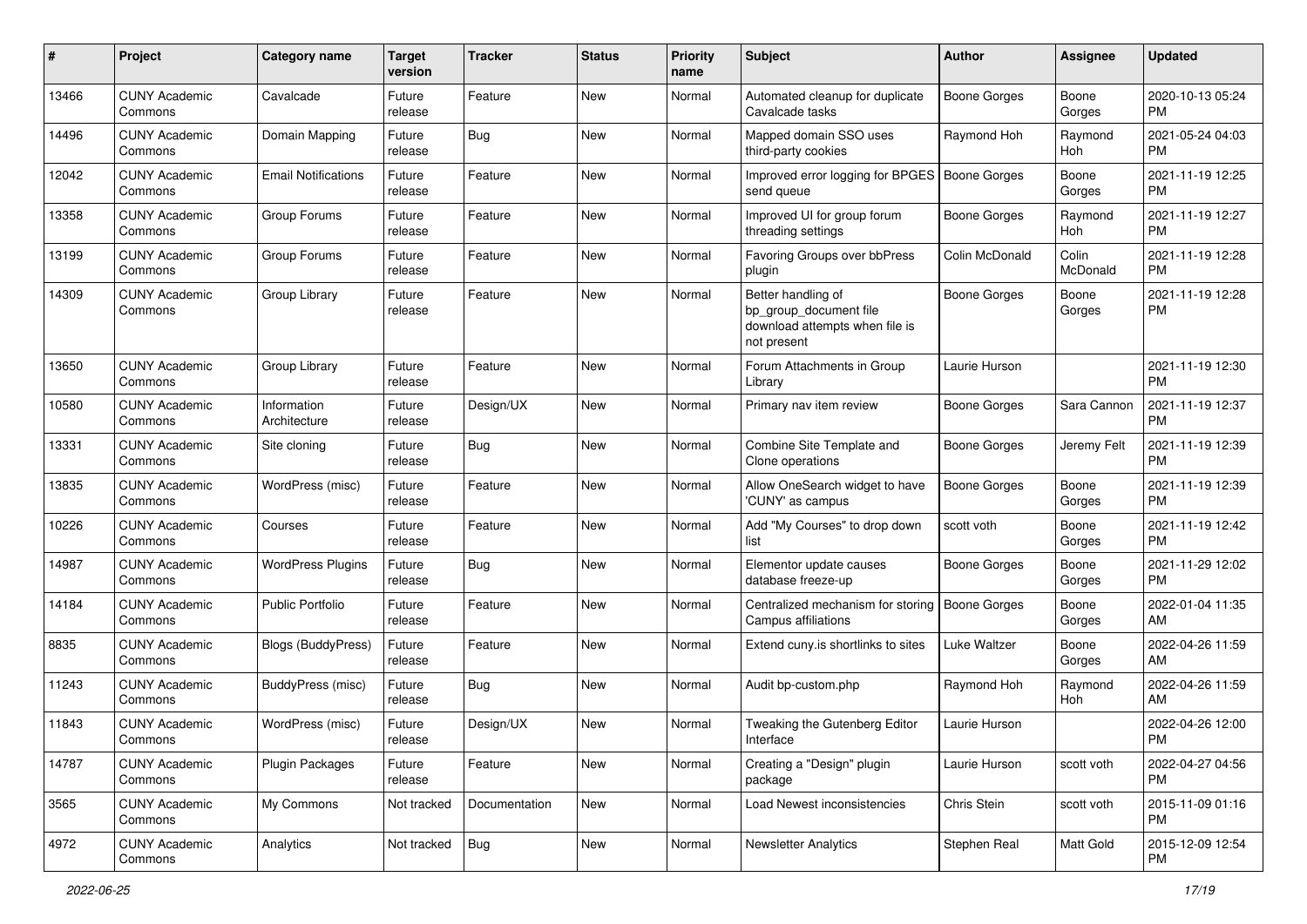| #     | Project                         | <b>Category name</b> | <b>Target</b><br>version | <b>Tracker</b> | <b>Status</b> | <b>Priority</b><br>name | <b>Subject</b>                                                                                                                               | <b>Author</b>           | Assignee              | <b>Updated</b>                |
|-------|---------------------------------|----------------------|--------------------------|----------------|---------------|-------------------------|----------------------------------------------------------------------------------------------------------------------------------------------|-------------------------|-----------------------|-------------------------------|
| 5298  | <b>CUNY Academic</b><br>Commons |                      | Not tracked              | Publicity      | New           | Normal                  | Survey Pop-Up Text                                                                                                                           | Samantha Raddatz        | Samantha<br>Raddatz   | 2016-03-22 12:27<br><b>PM</b> |
| 3657  | <b>CUNY Academic</b><br>Commons | WordPress (misc)     | Not tracked              | Feature        | New           | Normal                  | Create alert for GC email<br>addresses                                                                                                       | Matt Gold               | <b>Matt Gold</b>      | 2016-04-14 11:29<br><b>PM</b> |
| 5679  | <b>CUNY Academic</b><br>Commons | Analytics            | Not tracked              | Feature        | New           | Normal                  | Logged In Users for GA                                                                                                                       | Valerie Townsend        | Valerie<br>Townsend   | 2016-06-11 09:49<br>AM        |
| 6665  | <b>CUNY Academic</b><br>Commons |                      | Not tracked              | Publicity      | <b>New</b>    | Normal                  | Dead Link in 1.10 announcement<br>post                                                                                                       | Paige Dupont            | Stephen Real          | 2016-12-01 03:11<br><b>PM</b> |
| 7928  | <b>CUNY Academic</b><br>Commons | Group Forums         | Not tracked              | Bug            | New           | Normal                  | Duplicate Forum post                                                                                                                         | Luke Waltzer            | Raymond<br><b>Hoh</b> | 2017-04-11 09:27<br><b>PM</b> |
| 8440  | <b>CUNY Academic</b><br>Commons | Onboarding           | Not tracked              | <b>Bug</b>     | New           | Normal                  | Create Test Email Accounts for<br><b>Onboarding Project</b>                                                                                  | Stephen Real            | Stephen Real          | 2017-08-01 09:49<br><b>PM</b> |
| 3615  | <b>CUNY Academic</b><br>Commons | Redmine              | Not tracked              | Feature        | New           | Low                     | Create Redmine issues via email                                                                                                              | Dominic Giglio          | Boone<br>Gorges       | 2017-11-16 11:36<br>AM        |
| 9346  | <b>CUNY Academic</b><br>Commons | WordPress (misc)     | Not tracked              | Bug            | New           | Normal                  | Clone cetls.bmcc.cuny.edu for<br>development                                                                                                 | Owen Roberts            | Raymond<br>Hoh        | 2018-03-06 05:35<br><b>PM</b> |
| 9420  | <b>CUNY Academic</b><br>Commons | cuny.is              | Not tracked              | Feature        | New           | Normal                  | Request for http://cuny.is/streams                                                                                                           | Raffi<br>Khatchadourian | Marilyn<br>Weber      | 2018-04-02 10:08<br>AM        |
| 9643  | <b>CUNY Academic</b><br>Commons | Publicity            | Not tracked              | Feature        | New           | Normal                  | Create a page on the Commons<br>for logos etc.                                                                                               | Stephen Real            | Stephen Real          | 2018-04-24 10:53<br>AM        |
| 8607  | <b>CUNY Academic</b><br>Commons |                      | Not tracked              | Support        | <b>New</b>    | Normal                  | Paypal?                                                                                                                                      | Marilyn Weber           | Matt Gold             | 2018-05-15 01:37<br><b>PM</b> |
| 9729  | <b>CUNY Academic</b><br>Commons | <b>SEO</b>           | Not tracked              | Support        | New           | Normal                  | 503 Errors showing on<br>newlaborforum.cuny.edu                                                                                              | Diane Krauthamer        | Raymond<br>Hoh        | 2018-05-22 04:48<br><b>PM</b> |
| 9908  | <b>CUNY Academic</b><br>Commons |                      | Not tracked              | Feature        | New           | Normal                  | Is it possible to send email<br>updates to users (or an email<br>address not on the list) for only a<br>single page AFTER being<br>prompted? | <b>Michael Shields</b>  | scott voth            | 2018-06-11 01:34<br><b>PM</b> |
| 10794 | <b>CUNY Academic</b><br>Commons | Performance          | Not tracked              | <b>Bug</b>     | New           | Normal                  | Memcached connection<br>occasionally breaks                                                                                                  | <b>Boone Gorges</b>     | Boone<br>Gorges       | 2018-12-06 03:30<br><b>PM</b> |
| 10839 | <b>CUNY Academic</b><br>Commons | About page           | Not tracked              | Support        | <b>New</b>    | Normal                  | <b>Mission Statement Needs</b><br>Revision                                                                                                   | scott voth              | Matt Gold             | 2018-12-26 10:58<br>AM        |
| 11393 | <b>CUNY Academic</b><br>Commons |                      | Not tracked Publicity    |                | New           | Normal                  | After 1.15 release, ceate a hero<br>slide and post about adding a site<br>to a group                                                         | scott voth              | Patrick<br>Sweeney    | 2019-05-14 10:32<br>AM        |
| 11624 | <b>CUNY Academic</b><br>Commons | WordPress (misc)     | Not tracked              | Support        | New           | Normal                  | Change pages into posts or swap<br>database for a Commons site?                                                                              | Stephen Klein           | Raymond<br>Hoh        | 2019-07-09 11:04<br>AM        |
| 11879 | <b>CUNY Academic</b><br>Commons |                      | Not tracked              | Bug            | New           | Normal                  | Hypothesis comments appearing<br>on multiple, different pdfs across<br>blogs                                                                 | Laurie Hurson           | Laurie Hurson         | 2019-09-19 02:39<br>PM        |